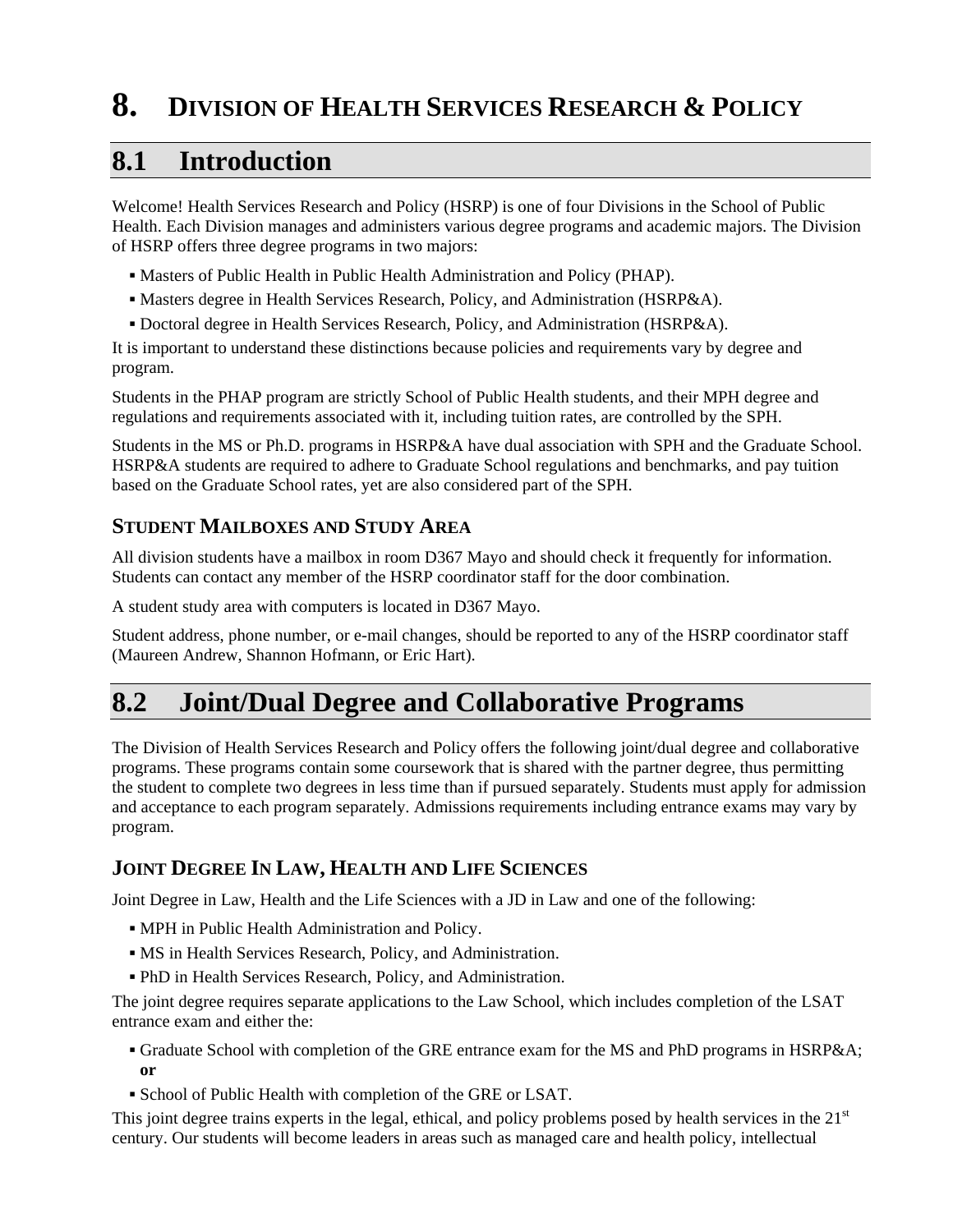property issues in biotechnology, law and policy. Students in the joint program will be able to obtain a JD together with an MPH, MS, or PhD in less time and with more academic support that if both degrees were pursued separately. The program presents an on-going speaker's series, colloquia, and other meetings to draw scholars to campus. Students will also be able to take advantage of the close relationships that are being built between the program and practicing attorneys, policy makers, researchers, and business people.

The Joint Degree in Law, Health, and the Life Sciences involves roughly 300 faculty members from the Law School, Graduate School, Medical School, School of Public Health, College of Biological Sciences, College of Natural Resources, Humphrey Institute, and Center for Bioethics. For more information see www.jointdegree.umn.edu.

## **MASTER'S OF PUBLIC POLICY AND MASTER'S OF HEALTH SERVICES RESEARCH, POLICY AND ADMINISTRATION (HSRP&A) JOINT DEGREE**

The MPP/MS joint degree program requires separate applications to the Humphrey Institute of Public Affairs for the MPP degree and HSRP. Completion of the GRE entrance exam is required for admission to both programs.

The Joint MPP and MS combines the skill and knowledge sets of public policy and health services research, policy and administration. The joint curriculum prepares graduates with the skills necessary to carry out research, formulate policy options, carry out sophisticated empirical studies, analyze results, shape and implement policies, evaluate policies once implemented, and work effectively in the public arena. The joint degree contains some shared coursework that allows the student to complete both degrees in less time than it would take to complete separately.

## **MEDICAL DEGREE AND PHD IN HEALTH SERVICES RESEARCH, POLICY AND ADMINISTRATION**

In the joint MD/PhD program requires separate applications and acceptance to both the Medical School and HSRP. Medical School requires the completion of the MCAT entrance exam. See the Medical School website for more information at <mdphd.med.umn.edu/index.html>.

To fulfill the requirements of this joint degree, students complete their first two years of Medical School prior to entrance into the PhD program in HSRP&A. Upon completion of the PhD in HSRP&A, the student returns to Medical School to complete their coursework and residency.

## **MPH IN PUBLIC HEALTH ADMINISTRATION AND POLICY AND MS IN NURSING**

This dual MPH/MS degree program combines coursework of the School of Public Health and the School of Nursing. Applicants apply separately for admission to each program. For further information contact Carol O'Boyle in the School of Nursing at oboyl002@umn.edu or 612.624.9659, or either of the HSRP Coordinators: Shannon Hofmann at 612.625.9480, hofma003@umn.edu or Maureen Andrew at 612.624.9432, andre031@umn.edu.

## **DOCTORAL PROGRAM IN OCCUPATIONAL HEALTH SERVICES, RESEARCH AND POLICY**

This PhD program is a collaboration between the divisions of Environmental and Occupational Health, and Health Services Research and Policy within the School of Public Health, at the University of Minnesota.

The program's dynamic curriculum integrates statistics, research design, sampling, survey methodology, economics, occupational and environmental epidemiology, toxicology, exposure assessment, and policy.

Students in this collaborative program major in one Division, and minor in the other. For example, a student who majors in the doctoral program in HSRP&A would minor in Environmental and Occupational Health. This minor is individually tailored to the particular needs and objectives of the student.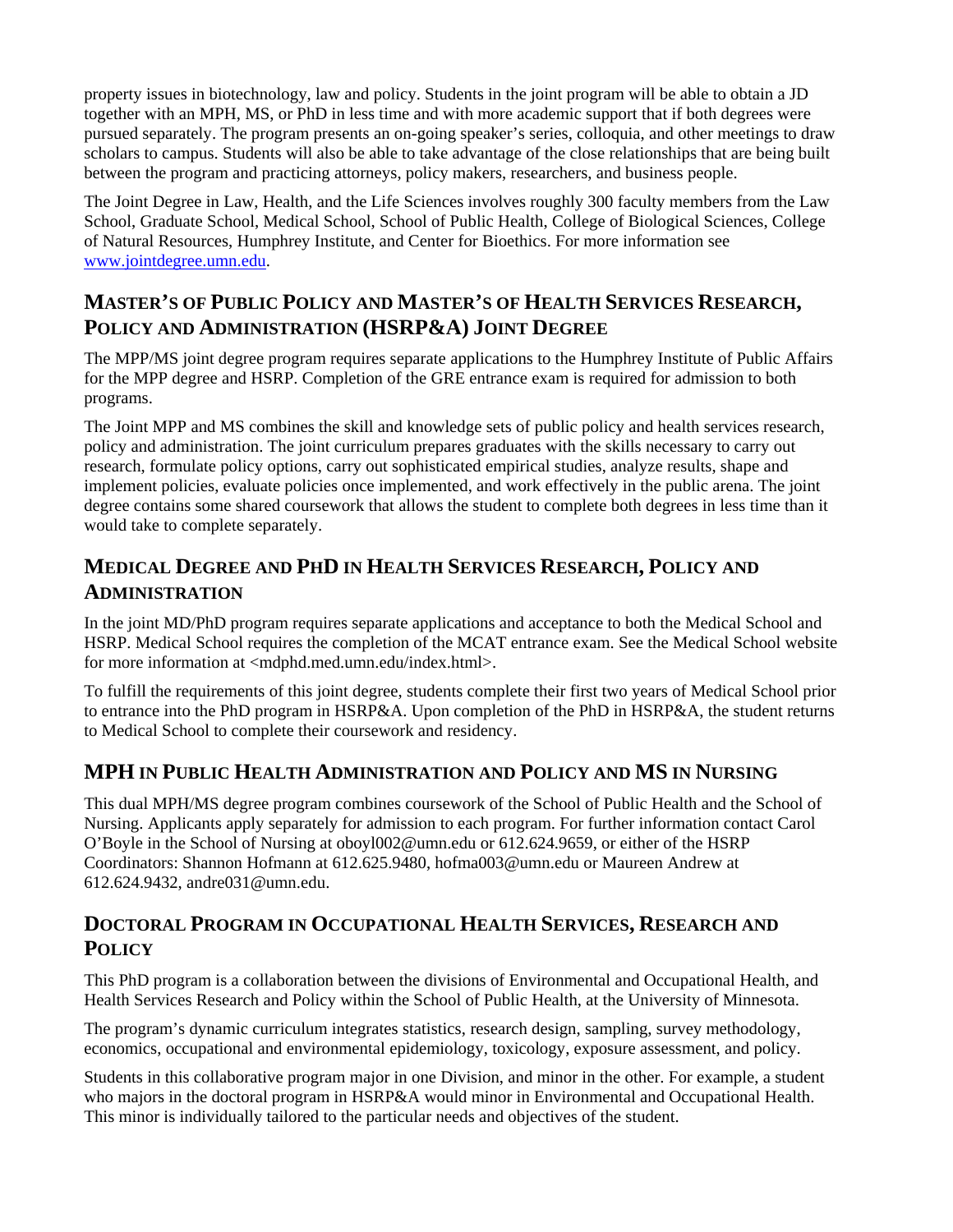## **MINOR PROGRAMS**

Students in other majors may minor in Health Services Research, Policy & Administration. The HSRP&A minor will be individually tailored for each student.

# **8.3 Division Travel Policy for HSRP&A Students**

Students who travel on HSRP business while employed as an RA, whose travel is a benefit of a training grant, or if a travel grant is available, are entitled to have certain expenses reimbursed according to the University travel policy.

## **GENERAL RULES OF THUMB FOR TRAVELING**

Following are some general guidelines for travel expenses and reimbursements for students receiving travel funds:

- Read the University of Minnesota's current travel policy on the Travel Services website at http://purchasing.umn.edu/travelstuff/travelmap.html. Rates are often dictated by IRS rules and change frequently.
- Work with a Division secretary to make travel arrangements. The secretary is aware of travel policies and may be able to minimize the amount and timeframe of your out-of-pocket expenses, as well as find ways to keep costs within the limit. In many cases, the secretary can make airline and hotel reservations, and pay conference registration fees.
- Travel must be completed before expenses are reimbursed to the traveler.
- There are no travel advances.
- Students will be responsible for all meal and ground transportation (bus, taxi, airport parking) expenses.
- The Division can only reimburse meals up to daily limits set forth by the IRS. Meals do not include ground transportation; see below.
- Original receipts are needed for reimbursement of all expenses. The Division will need to keep the original receipts for its records so students should make copies of the receipts they need before submitting them.

#### **Meals**

Meals are the most complicated expenses to reimburse so please note the following:

- Alcoholic beverages CANNOT be reimbursed.
- Receipts are required for reimbursement.
- The amount that can be reimbursed for meals is limited, please be aware of the limits explained below and plan accordingly.
- There is a per diem cap on the amount of money that can be reimbursed for food on any given day. This cap varies from city to city. To find out what the cap is for the city visited, go to <purchserv.finop.umn.edu/travelstuff/PerDiemRates.html>. Students who spend more than the per diem cap will not be reimbursed for the amount that exceeds the per diem (regardless of how much is spent on other days). Students will only be reimbursed for actual meal expenses for which they have a receipt.
- Students who eat with a group (other HSRP students, etc.), should get a receipt for each member of the party or at least note in the reimbursement request who has the original receipt. The group meal expense will be divided evenly among those in the party unless individual receipts are presented for each member of the party.

#### **Lodging**

 Personal phone calls from the hotel CANNOT be reimbursed although calls related to business or conference activities are.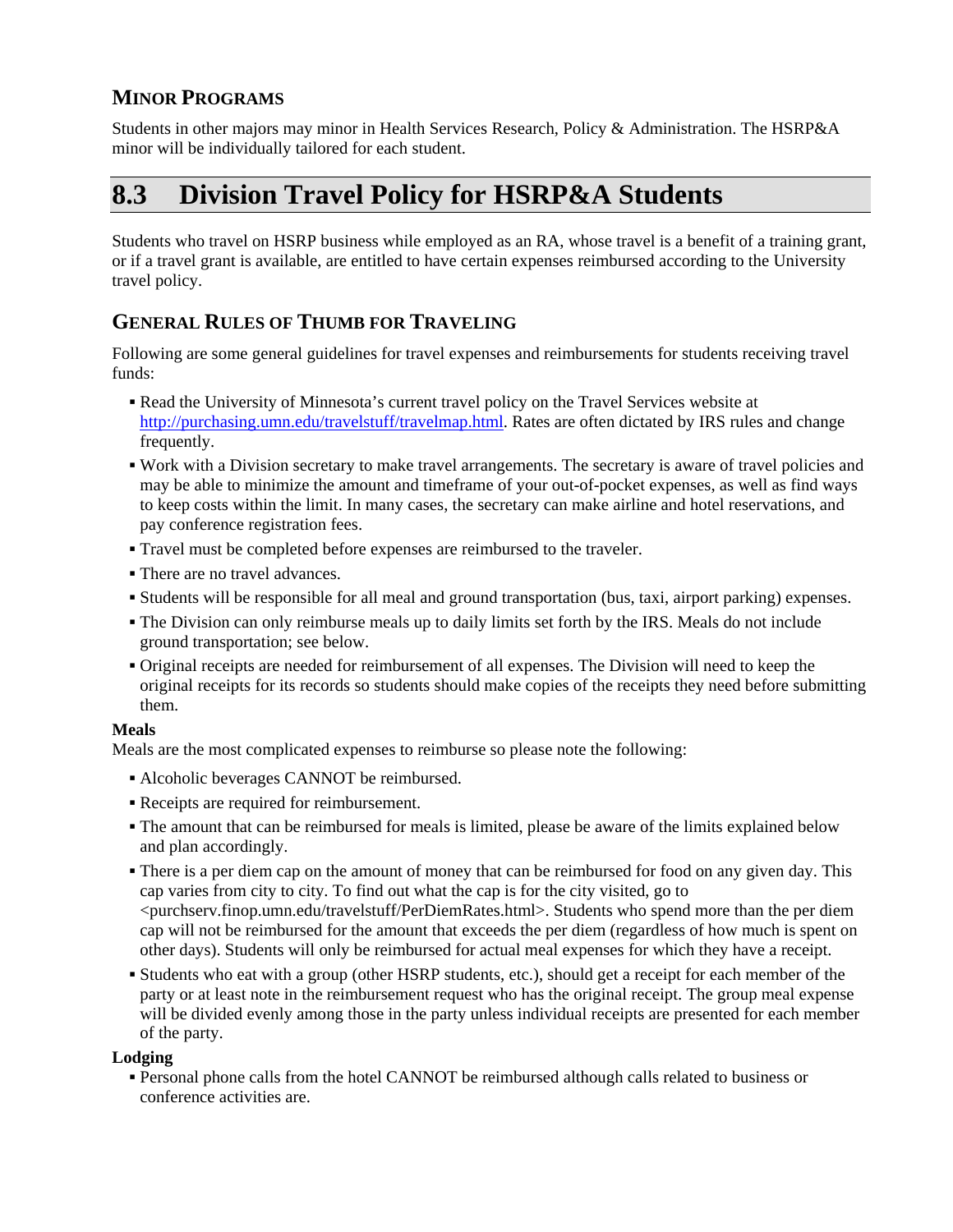- Room service can be reimbursed as a meal expense (although it is very expensive and will deplete the per diem allowance quickly).
- In room movies or other expenses CANNOT be reimbursed.
- Even if a Division secretary makes a reservation students will still need to pay for their room when they check out.
- It is allowable for students attending the same conference to share rooms to stretch their travel dollars farther. The Division will not be involved with selecting roommates.
- Only lodging at hotels and motels is allowed, we cannot reimburse for expenses related to home stays, with friends, etc.

#### **Airline Travel**

- HSRP will only pay for flights to and from the destination. Airfares for any side trips are the student's responsibility.
- Students who need to make their own reservations, should shop for the lowest fare and keep any receipts or documentation received to make the reimbursement process easier.
- Remember, Division secretaries can obtain tickets via online services or travel agents.

### **REIMBURSEMENT PROCEDURE**

- 1. Collect the receipts for all the expenses to be reimbursed and put them in an envelope.
- 2. On a separate piece of paper write:
- 3. Your home address; Your email address; Your Social Security number
- 4. If you are a University of Minnesota employee (so we can figure out which form to fill out).
- 5. If there are group meal expenses (note those and who has the receipt).
- 6. Explain any unusual expenses or any that aren't readily obvious what they are for.
- 7. Submit your receipts to Eric Hart, D373 Mayo (or the appropriate division secretary), who will fill out the proper form a return the form to you for your signature.
- 8. Sign the form and return it to Eric Hart (or the appropriate division secretary) and you're done! You will get a check in about 2-3 weeks.

**NOTE:** Submit your receipts within one month of your return. If we do not receive you request within one month, there is a possibility that you will not be reimbursed.

# **8.4 HSRP Division Faculty**

## **SCHOOL OF PUBLIC HEALTH**

| <b>Faculty</b>        | <b>Title</b>               | <b>Office Location</b> | Phone*   | E-mail Address** |
|-----------------------|----------------------------|------------------------|----------|------------------|
| Boris Bershadsky, PhD | <b>Assistant Professor</b> | D330-6 Mayo            | 626.2439 | bersh002         |
| Lynn Blewett, PhD     | <b>Assistant Professor</b> | 15-217 PWB             | 626.4739 | blewe001         |
| Lester Block, DDS MPH | Associate Professor        | D376 Mayo              | 625.6992 | block001         |
| Kathleen Call, PhD    | <b>Assistant Professor</b> | 15-230 PWB             | 624.3922 | callxx001        |
| Michael Davern        | <b>Assistant Professor</b> | 2221 University        | 625-4835 | daver004         |
| Bryan Dowd, PhD       | Professor, DGS             | 15-213 PWB             | 624.5468 | dowdx001         |
| Roger Feldman, PhD    | Professor                  | 15-205 PWB             | 624.5669 | feldm002         |
| Susan Foote, JD       | Assoc. Professor/Div Head  | 15-200 PWB             | 626.2851 | footes 003       |
| Judith Garrard, PhD   | Professor                  | 15-232 PWB             | 625-9169 | jgarrard         |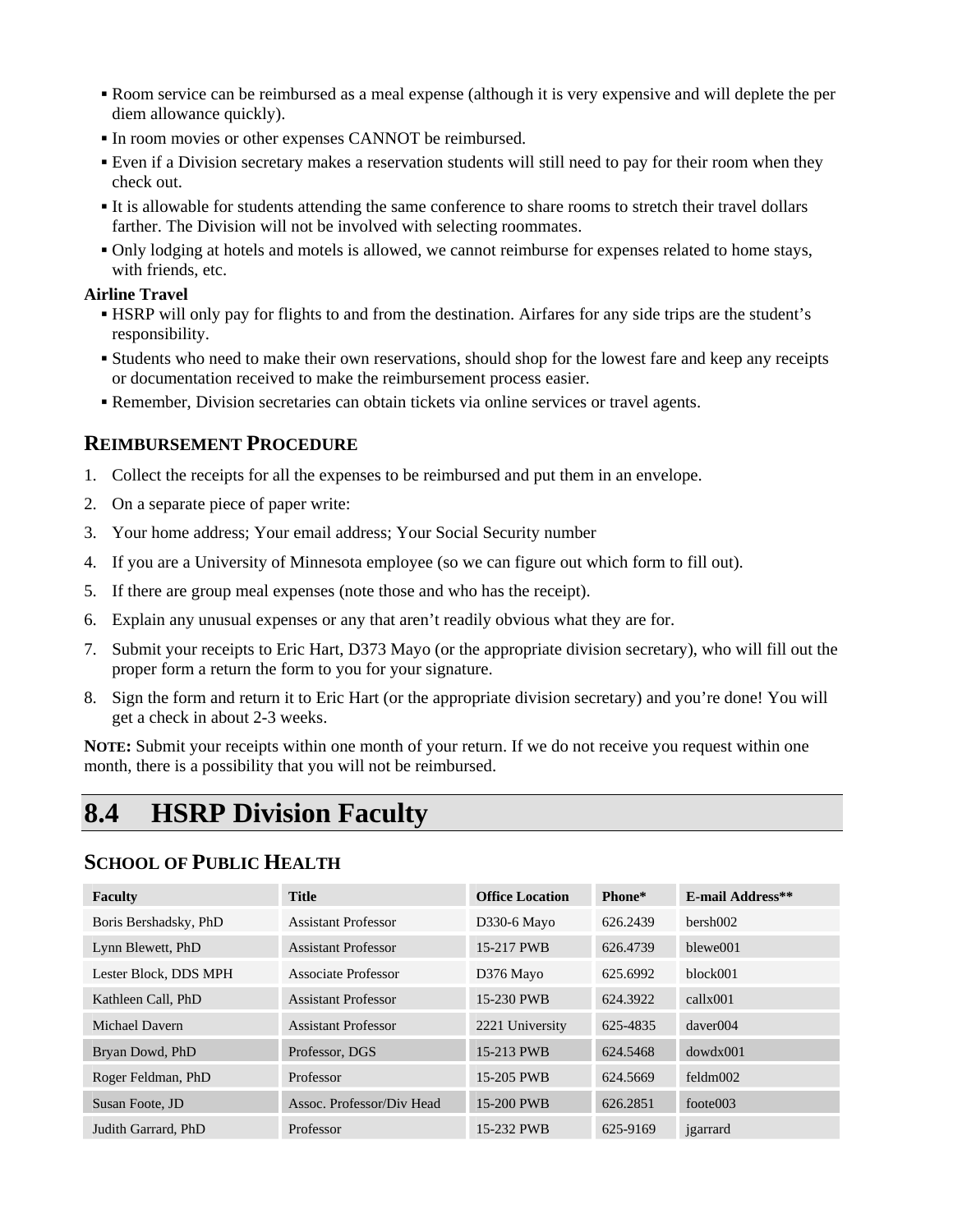| Robert Kane, MD          | Professor                  | D351 Mayo             | 624.1185 | kanex001             |
|--------------------------|----------------------------|-----------------------|----------|----------------------|
| Rosalie Kane, DSW        | Professor                  | D527 Mayo             | 624.5171 | kanex002             |
| John Kralewski, PhD      | Professor                  | 15-225 PWB            | 624.2912 | krale001             |
| Donna McAlpine, PhD      | <b>Assistant Professor</b> | 15-227 PWB            | 625.9919 | mealp004             |
| Marshall McBean, MD, MSc | Professor                  | A369-1 Mayo           | 625.6175 | mcbea002             |
| Ira Moscovice, PhD       | Professor                  | 15-215 PWB            | 624.8618 | mosco001             |
| John Nyman, PhD          | Professor                  | 15-219 PWB            | 626.4425 | nyman001             |
| William Riley, PhD       | <b>Associate Professor</b> | D375 Mayo             | 625.0615 | riley001             |
| Todd Rockwood, PhD       | <b>Assistant Professor</b> | C313 Mayo             | 625.3993 | rockw001             |
| Robert Town, PhD         | <b>Assistant Professor</b> | 15-229 PWB            | 626.4683 | ritown               |
| Robert Veninga, PhD      | Professor                  | D <sub>362</sub> Mayo | 625.7459 | venin001             |
| Beth Virnig, PhD         | <b>Assistant Professor</b> | A365 Mayo             | 624.4426 | virni001             |
| Douglas Wholey, PhD, MBA | Professor/Chair of PHA     | 15-223 PWB            | 626.4682 | whole <sup>001</sup> |
| Amy Wilson, PhD          | <b>Assistant Professor</b> | 15-228 PWB            | 626.3732 | wilso176             |

## **CARLSON SCHOOL OF MANAGEMENT – DEPT. OF HEALTHCARE MANAGEMENT**

| Faculty                | <b>Title</b>               | <b>Office Location</b> | Phone*   | <b>E-mail Address**</b>                     |
|------------------------|----------------------------|------------------------|----------|---------------------------------------------|
| James Begun            | Professor                  | 3-140 CarlSMgmt        | 624.9319 | $begin{bmatrix}0 & 1 \\ 0 & 1\end{bmatrix}$ |
| Jon Christianson       | Professor                  | 3-140 CarlSMgmt        | 625.3849 | chris001                                    |
| Robert Connor          | Associate Professor        | 3-140 CarlSMgmt        | 626.7348 | $\cos 0.01$                                 |
| Leslie Grant           | Associate Professor        | 3-140 CarlSMgmt        | 624.8844 | grant 004                                   |
| <b>Stephen Parente</b> | <b>Assistant Professor</b> | 3-140 CarlSMgmt        | 624.1391 | parent010                                   |
| Sandra Potthoff        | Associate Professor        | 3-140 CarlSMgmt        | 624.9019 | potth001                                    |
| Vernon Weckwerth       | Professor                  | 3-140 CarlSMgmt        | 624.9000 | weckw001                                    |

## **HSRP DIVISION COORDINATOR STAFF**

| <b>Staff</b>    | <b>Title</b>             | <b>Office</b> | <b>Phone</b> | E-mail   |
|-----------------|--------------------------|---------------|--------------|----------|
| Maureen Andrew  | HSRP&A Major Coordinator | D373 Mayo     | 624.9432     | andre031 |
| Shannon Hofmann | PHA Major Coordinator    | D375 Mayo     | <b>TBD</b>   | hofma003 |

\* All phone numbers are in area code *612*.

\*\* All e-mail addresses end with *@umn.edu*.

# **8.5 HSRP Division Courses**

| <b>Course Number</b>  | <b>Course Title</b>                         |
|-----------------------|---------------------------------------------|
| PubH 3801             | <b>Health Economics and Policy</b>          |
| PubH 5700             | Foundations of Public Health Administration |
| PubH 5705             | <b>Community Health Assessment</b>          |
| PubH 5711             | Public Health Law                           |
| Pub <sub>H</sub> 5717 | Decision-Making Under Uncertainty           |
| Pub <sub>H</sub> 5724 | The Health Care System and Public Health    |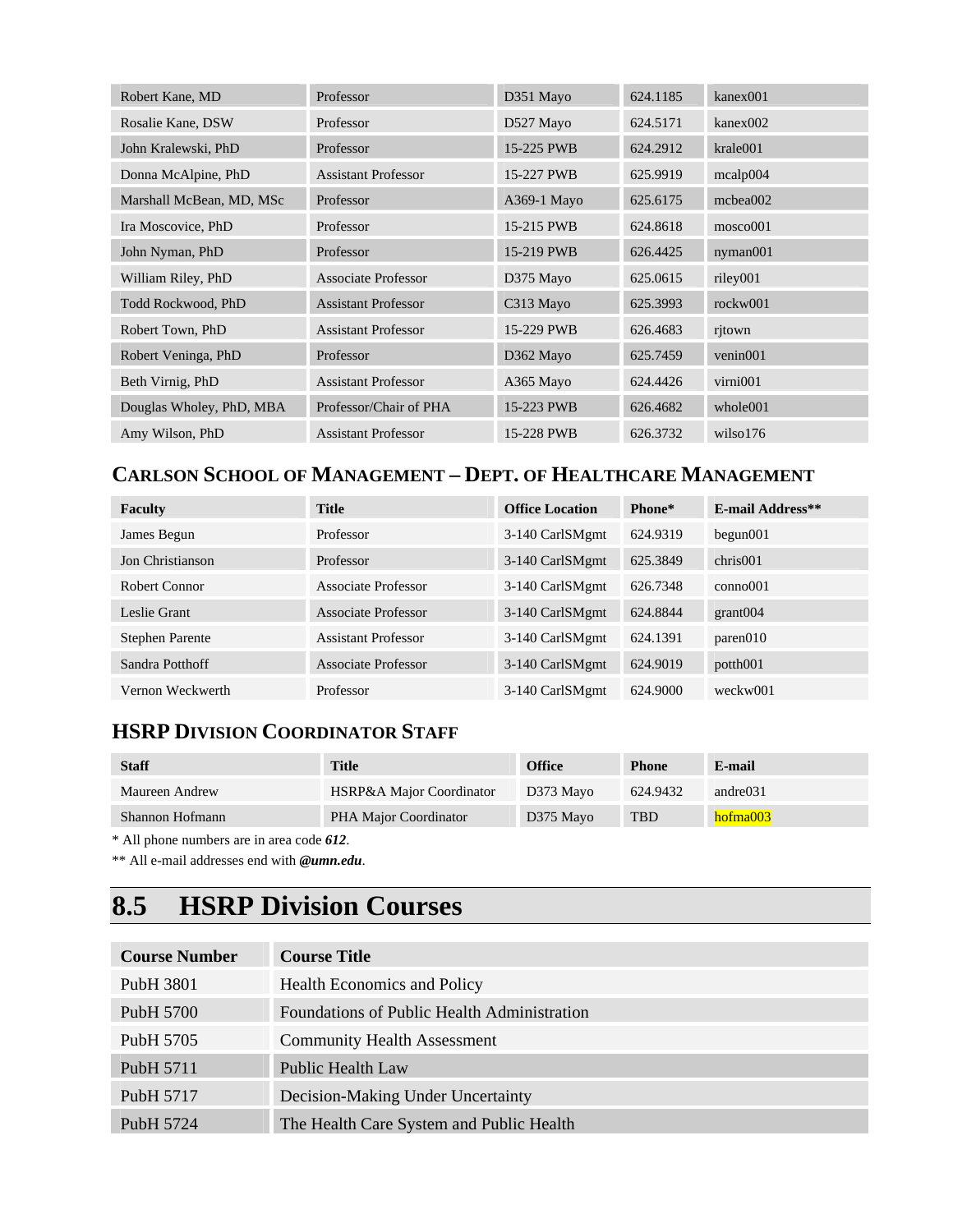| PubH 5726        | Medical Device Industry: Business and Public Policy           |
|------------------|---------------------------------------------------------------|
| PubH 5727        | Health Leadership and Effecting Change                        |
| PubH 5741        | Ethics in Public Health: Professional Practice and Policy     |
| PubH 5742        | Ethics in Public Health: Research and Policy                  |
| PubH 5751        | Principles of Management in Health Services Organizations     |
| PubH 5752        | <b>Public Health Management</b>                               |
| PubH 5760        | Healthcare Financial Management: Public Sector Emphasis       |
| *PubH 57XX       | <b>International Comparative Health Systems</b>               |
| *PubH 57XX       | <b>Global Health Assessment</b>                               |
| PubH 5762        | <b>Health Finance Applications</b>                            |
| PubH 5784        | Master's Project Seminar                                      |
| PubH 5802        | Seminar: Technology of Data Operations in Health Care Studies |
| PubH 5806        | Principles of Public Health Research                          |
| PubH 5812        | <b>Managed Care</b>                                           |
| PubH 5832        | Economics of the Health Care System                           |
| PubH 5835        | <b>Health Services Policy</b>                                 |
| PubH 5852        | Program Evaluation in Health and Mental Health Settings       |
| PubH 5855        | <b>Medical Sociology</b>                                      |
| PubH 5861        | <b>Health Insurance</b>                                       |
| PubH 5862        | Cost-Effectiveness Analysis in Health Care                    |
| PubH 5863        | <b>Understanding Health-Care Quality</b>                      |
| PubH 5864        | <b>Conducting Health Outcomes Research</b>                    |
| PubH 5875        | The Practice of Health Services Research                      |
| *PubH 58XX       | Math Review for Health Economics                              |
| *PubH 58XX       | Demographic Data in Policy Analysis                           |
| *PubH 58XX       | <b>Community Mental Health</b>                                |
| PubH 8801        | Health-Services Policy Analysis: Theory                       |
| PubH 8802        | Health-Services Policy Analysis: Applications                 |
| PubH 8803        | Long-Term Care: Principles, Programs, and Policies            |
| PubH 8805        | Sociology of Health and Illness                               |
| PubH 8806        | Sociology of Health Occupations and Organizations             |
| PubH 8810        | Seminar: Research Studies in Health Care                      |
| PubH 8811        | <b>Research Studies in Healthcare</b>                         |
| PubH 8813        | Measurement of Health-Related Social Factors                  |
| <b>PubH 8820</b> | <b>Health Economics I</b>                                     |
| PubH 8821        | <b>Health Economics II</b>                                    |
| PubH 8830        | Research Project in Health Care                               |
| PubH 8831        | Research Project in Health Care                               |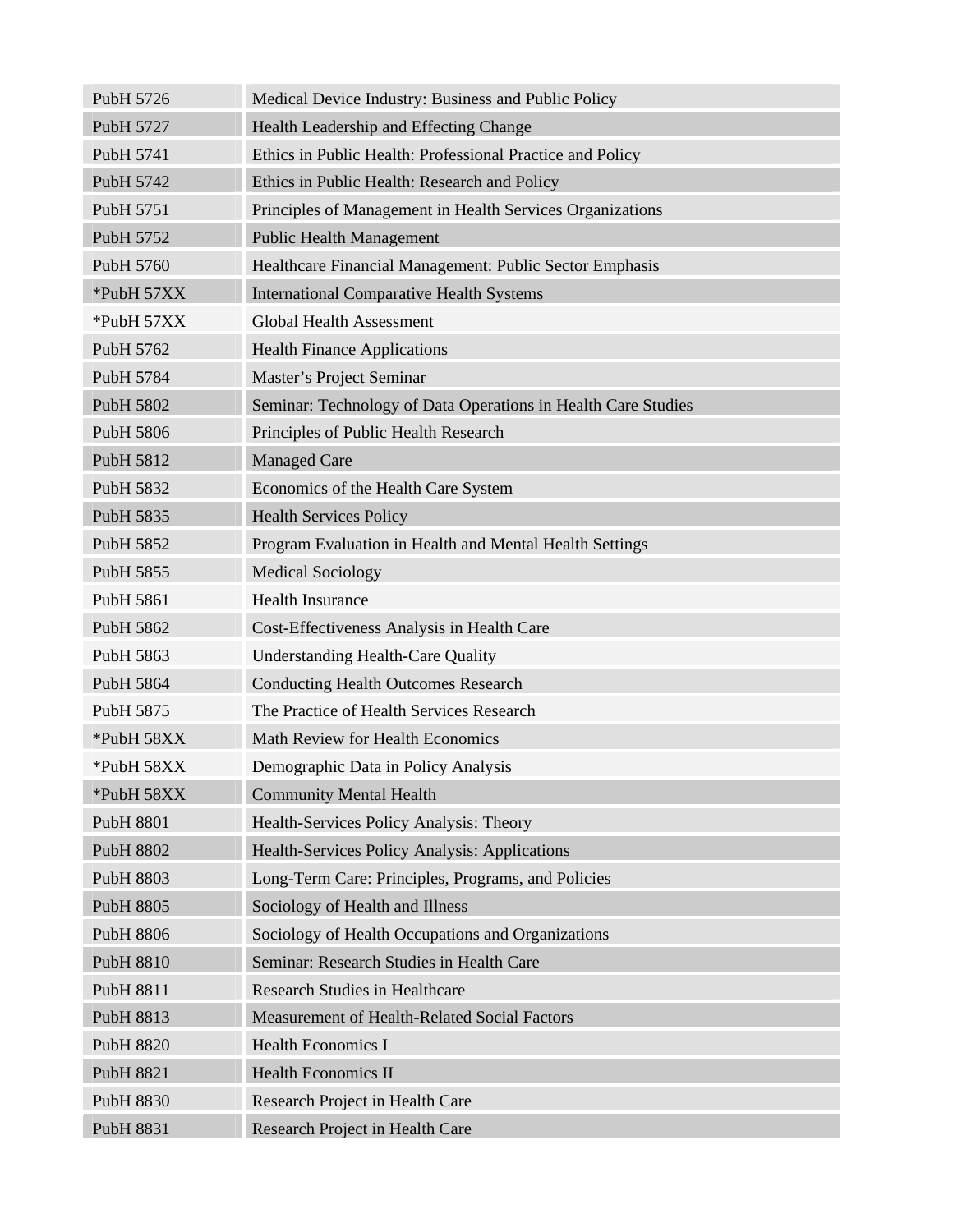| PubH 8836     | Epidemiological Applications to Health Services Research |
|---------------|----------------------------------------------------------|
| Gero 5105     | Multidisciplinary Perspectives on Aging                  |
| Gero 5110     | Biology of Aging                                         |
| Gero 5111     | <b>Studying Aging and Chronic Illness</b>                |
| Gero 8020     | Seminar in Gerontology                                   |
| $\sim$ $\sim$ |                                                          |

**\*Course number**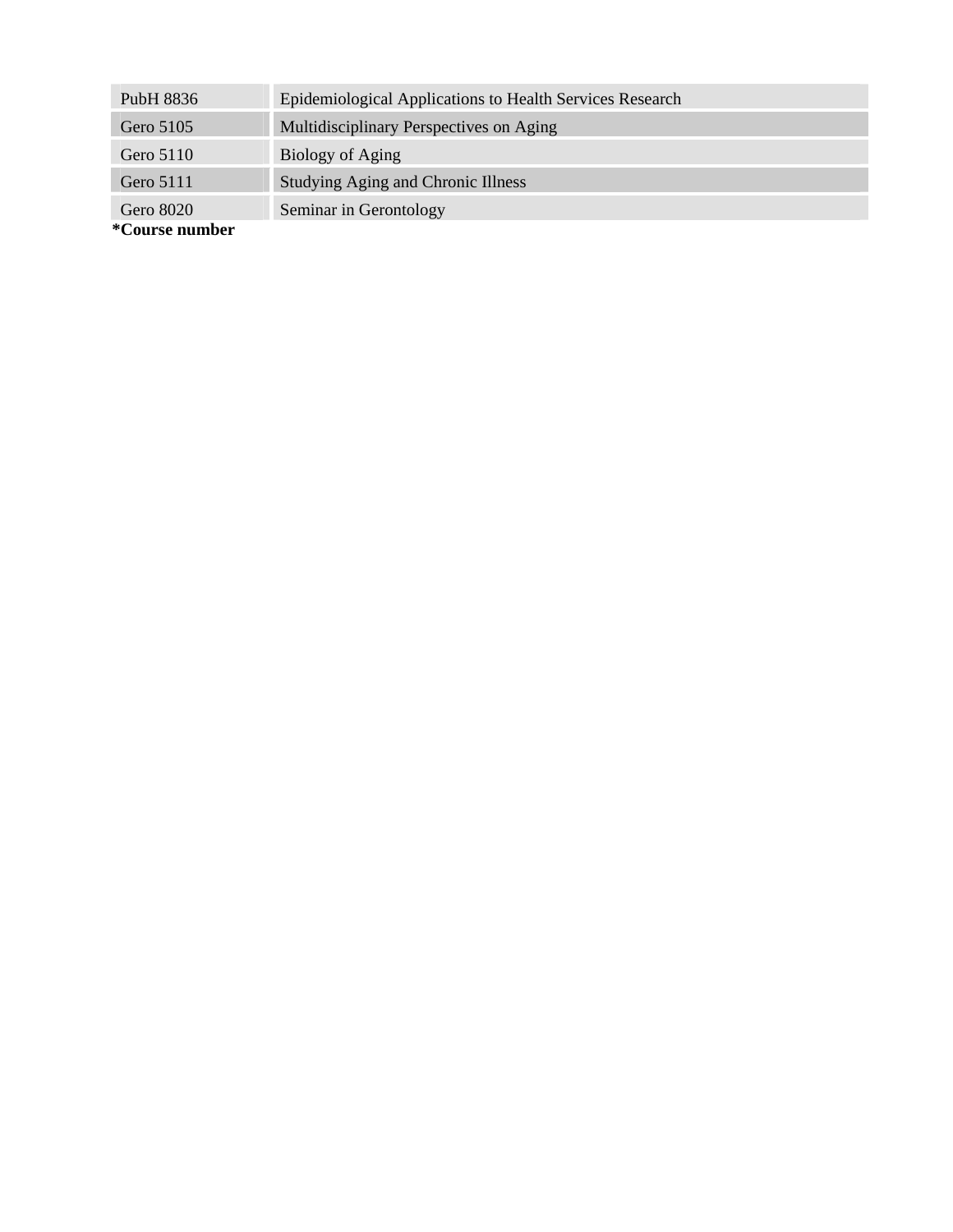# **9. PUBLIC HEALTH ADMINISTRATION AND POLICY MPH DEGREE PROGRAM**

# **9.1 Mission and Program Objectives**

The Public Health Administration and Policy (PHAP) Major prepares individuals for leadership positions in administration, information and analysis, and/or policy and advocacy in public health, managed care or other organizations that focus on the health of populations. The major places a strong emphasis on values of advocacy for the public good, health promotion, and disease prevention. Individuals in the Standard Program option may select among three specialty areas for skill development within the major consistent with their background and professional goals. The three specialty areas or "tracks" are *management, analysis,* and *policy.* 

The program objectives of the Public Health Administration and Policy major are as follows:

- 1. Know the principles of organizational structure and performance, management of change and innovation, development of business plans.
- 2. Possess leadership skills required to organize and motivate staff, utilize group process dynamics, negotiation and conflict resolution skills.
- 3. Utilize effective communication skills, both oral and written, in a variety of applications including proposal writing, program presentation, interactions in the work setting, collaboration with community groups and leaders, and acting as a representative of the public health agency in the medical and greater community.
- 4. Possess financial management skills, including analysis, accounting, budget management, development of options and strategies for coping with budget constraints.
- 5. Analyze health policy, giving consideration not only to quantifiable methods of investigation but also to qualitative aspects of health programming.
- 6. Discuss and implement methods of program evaluation and interpretation of outcomes.
- 7. Understand the role and responsibility of the public health agency in acting as a social advocate in effectively and justly meeting the health care needs of all groups in the community.
- 8. Identify ethical conflicts in current public health issues and discuss applications of various tools and processes for ethical decision-making; discuss the bases for divergent views and conflicts in bioethics.
- 9. Apply the methods of epidemiology and biostatistics to investigate and compare rates and changes of disease conditions in populations.
- 10. Analyze and discuss environmental health hazards and implications for the public's health, and be able to discuss these matters articulately with the lay public.
- 11. Utilize appropriate and effective methods of community assessment, organization, and development in working with communities to enact change and improve health.
- 12. Identify the role of the public health agency in health promotion and disease prevention and the methods appropriate to this mission, including health education.
- 13. Assess and understand the health status of populations, determinants of health and illness, and factors influencing the use of health services.
- 14. Identify present methods and systems for delivery of health care.
- 15. Identify health needs and services for special target populations, and analyze and discuss how meeting these needs may impact the public's health.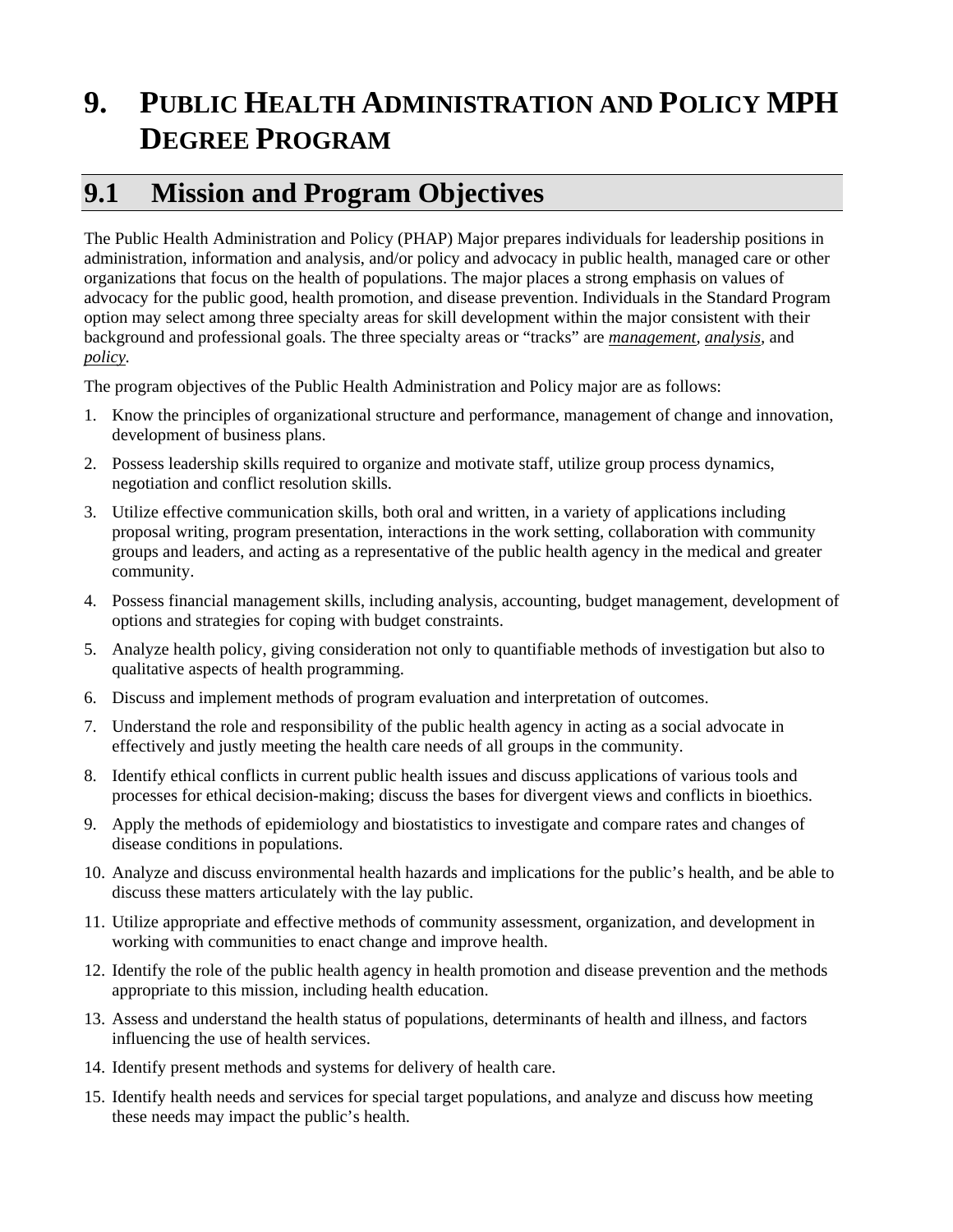- 16. Utilize methods of effective health program planning and implementation, including identification of agency and program goals and objectives, assessment of resources, and monitoring/evaluative mechanisms.
- 17. Apply principles of health care economics in program development, including evaluation of costs, efficacies and benefits, with critical assessment of various funding structures and economic consequences.
- 18. Apply techniques of, and innovation in, quality assurance and management, explain the role of quality assurance in public health care delivery.
- 19. Utilize Management Information systems and discuss their applications and usefulness in the public health sector.
- 20. Discuss and apply methods of effective decision-making and problem solving in the management setting.
- 21. Know research methods, including constraints of design related to ethical and legal issues.
- 22. Apply statistical and epidemiological methods to public health problems, identifying and critically evaluating sources of public health data and statistics.
- 23. Understand indicators of disease and health status in community assessment.
- 24. Analyze the legal aspects of bioethical problems. Understand the legal basis for state and federal authority in promoting and/or enforcing health protection measures.
- 25. Function effectively in diverse cultural settings, adapting professional practice and aspects of public health service delivery to cultural needs.
- 26. Gather and organize information on political aspects of agency objectives; evaluate the political context of public health issues and organize an agency response as needed.
- 27. Understand the socio-political-economic context of decision-making in the public health arena.
- 28. Assess sociological factors affecting the care recipient (individual, family, or community), the care provider, and the health care environment.

# **9.2 Master of Public Health Graduation Requirements**

#### **COURSEWORK AND CREDITS**

Students must complete all required coursework and credits for their program option:

- **Accelerated Program option—36 credits**; see *section 9.3*. This option is a shorter degree plan, (upon approval by faculty), for applicants with advanced degrees or extensive leadership experience in public health. Students complete five PHAP and the public health core courses. They also choose one specialty area from the following: management, analysis, or policy, and complete a few electives.
- **Standard Program option—50 credits**; see *section 9.4*. This option is for applicants with a baccalaureate degree and limited or no public health experience. Students complete the PHAP and the public health core courses. They also complete one of the following specialty areas: management, analysis, or policy. In addition, students complete a number of electives, which can form an additional specialty area of their interest.

## **PUBLIC HEALTH CORE AREA REQUIREMENTS**

Students working towards an MPH degree must satisfy competency requirements in the six core areas of public health – administration, behavioral science, biostatistics, environmental health, epidemiology, and ethics – by completing one of the following in each core area: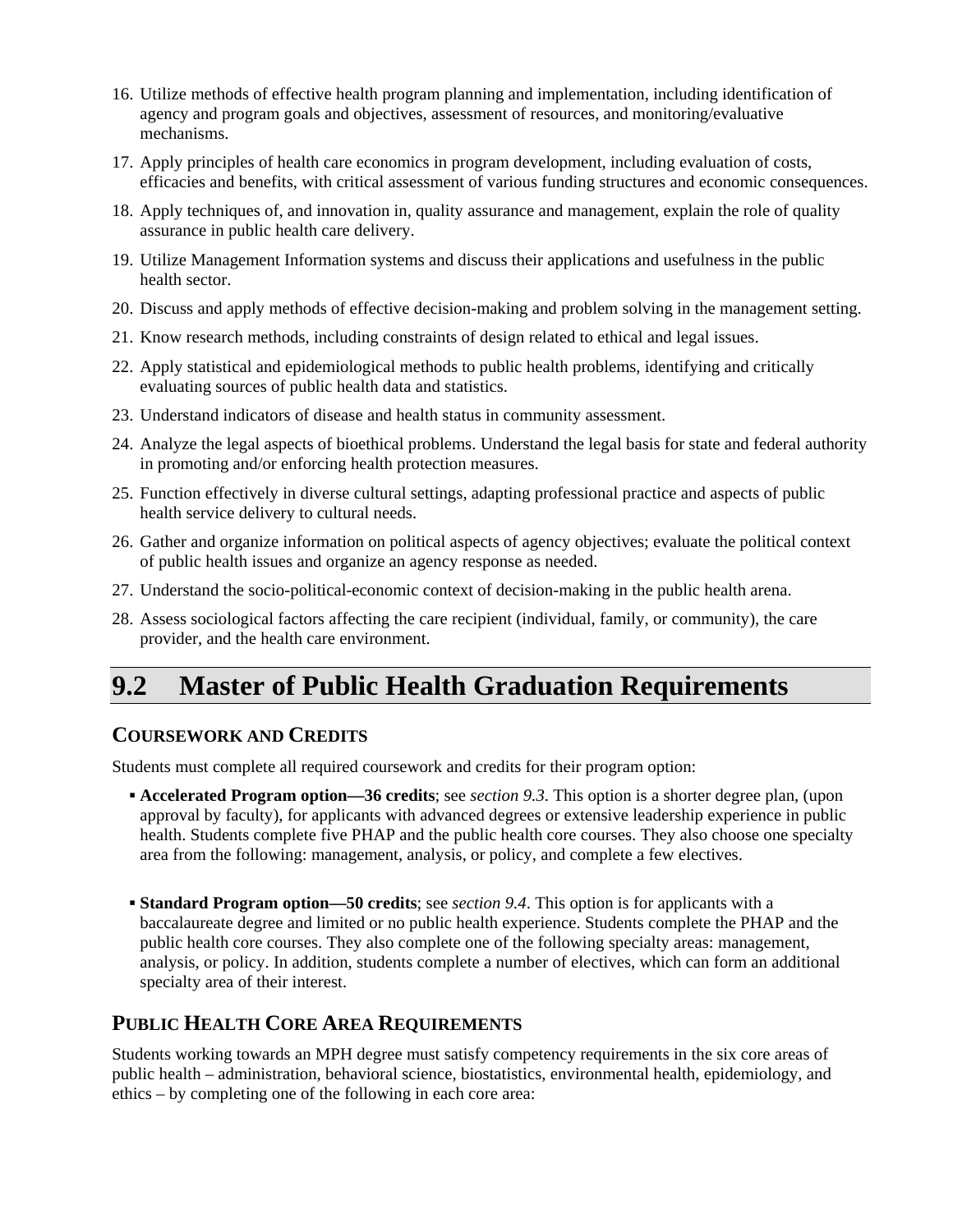- Satisfactorily pass one of the pre-approved courses in the core area (see pre-approved course list below); **OR**
- Pass an equivalency exam in the core area. Equivalency examinations for the 2003-2004 academic year are scheduled as follows; **OR**

| <b>Core Area Exam</b> | Date    | <b>Time</b>       | <b>Room Location</b> |
|-----------------------|---------|-------------------|----------------------|
| Administration        | 8/25/04 | $9:00-11:00$ a.m. | <b>TBD</b>           |
| <b>Biostatistics</b>  | 8/25/04 | $1:00-3:00$ p.m.  | TBD                  |
| Environmental Health  | 8/26/04 | $9:00-11:00$ a.m. | <b>TBD</b>           |
| Epidemiology          | 8/26/04 | $1:00-3:00$ p.m.  | <b>TBD</b>           |

Note: There are no exams for the Behavioral Science or Ethics core areas.

- Pass an advanced course in the core area as approved by the respective division head or the Educational Policy Committee, **OR**
- Complete a graduate level course, with a grade of B or better, at an accredited university or college that meets the competencies defined by CEPH. The Educational Policy Committee, upon petition of the student, will determine acceptance of a course for transfer.

### **PRE-APPROVED COURSES MEETING PUBLIC HEALTH CORE AREA REQUIREMENTS**

#### **Administration**

PubH 5751Principles of Management in Health Services Organizations – 2 cr. PubH 5752Public Health Management – 3 cr *(required course for PHAP students)*.

#### **Behavioral Science**

 $\text{PubH } 5020$ Fundamentals of Social and Behavioral Science – 3 cr

#### **Biostatistics**

 $\blacksquare$ PubH 5414Biostatistical Methods I – 3 cr.  $\text{PubH } 5415 \text{B}$ iostatistical Methods II – 3 cr. **PubH** 5450Biostatistics  $I - 4$  cr.  $\blacksquare$ PubH 5452Biostatistics II – 4 cr.

#### **Environmental Health**

**PubH** 5200Environmental Health  $-2$  cr.

PubH 5201Issues in Environmental and Occupational Health – 2 cr.

#### **Epidemiology**

 $\text{PubH } 5320$ Fundamentals of Epidemiology – 3 cr. **PubH 5330Epidemiology I** – 4 cr.

PubH 5340Epidemiology II: Strategies and Methods – 4 cr.

#### **Ethics**

**PubH 5741Ethics in Public Health: Professional Practice and Policy – 1 cr.**  $\text{PubH } 5742 \text{Ethics in Public Health: Research and Policy - 1 cr.}$ 

### **REGISTRATION REQUIREMENT**

Students are required to register for at least 2 semesters and 15 credits in the School of Public Health.

#### **COURSE NUMBERS AND GRADUATE CREDIT**

5xxx and 8xxx-level courses are considered graduate-level. 1xxx and 3xxx-level courses are for undergraduates and will not receive approval for graduate credit. Under some circumstances – with approval of the student's Major Chair – 4xxx, 6xxx, and 7xxx-level courses may also be applied toward a MPH degree as long as they are taught by a member of the graduate faculty.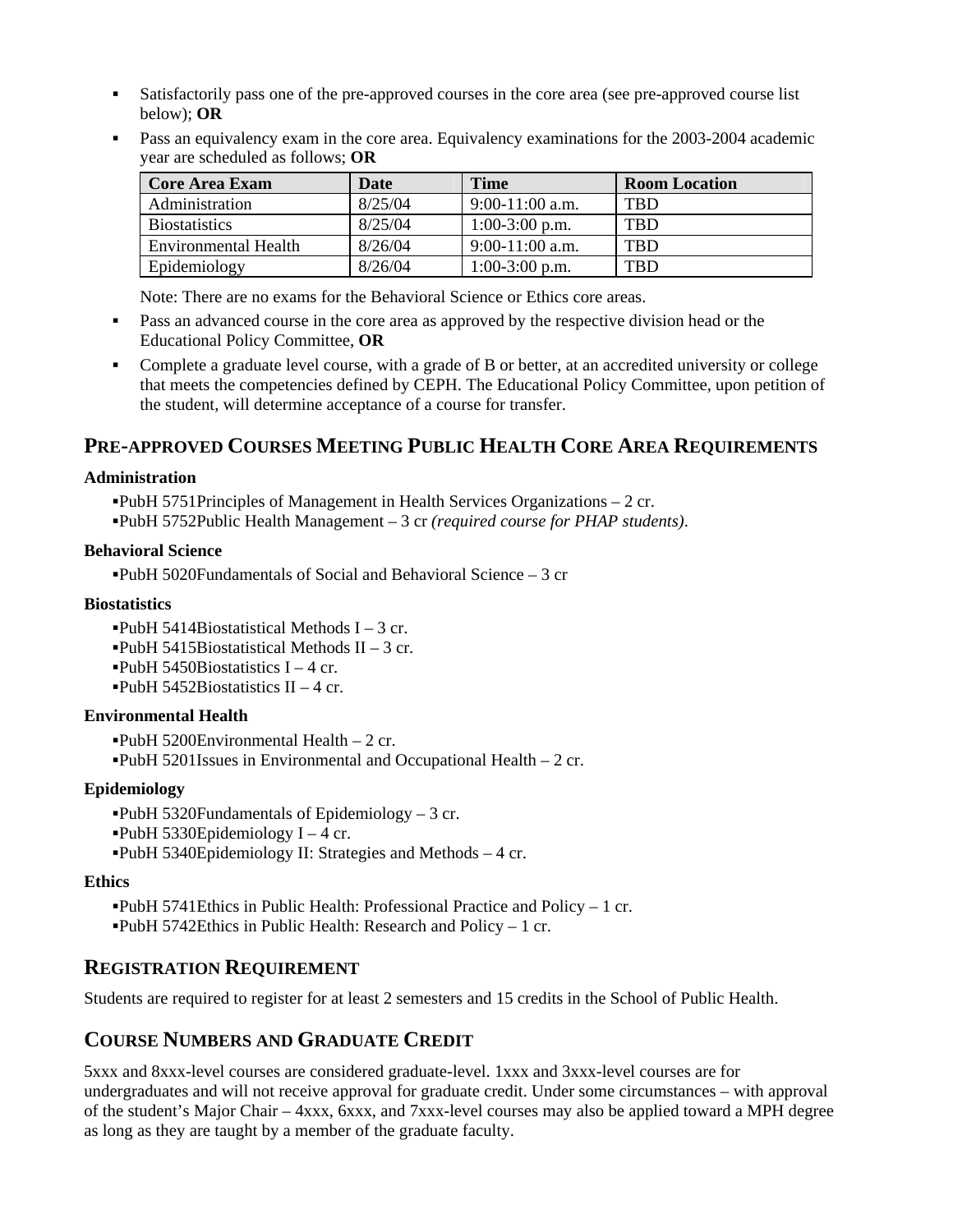## **SPH GRADING POLICIES**

**NOTE:** Students should refer to *section 6.5* of this guidebook for information on the University's uniform grading policy.

#### **Grade Point Average**

Students must achieve a grade point average of no less than 3.0 (B) across their entire program to receive an MPH degree.

#### **S-N Grade Option**

MPH students may take no more than 20% of their coursework on an S-N grading basis, exclusive of those topics, seminars, and field experience courses offered only on an S-N basis **and** of those courses designated as part of the public health core, only one can be taken on an S-N basis.

#### **Public Health Core Courses**

Of those courses designated as part of the master of public health core, students may take only one on a passfail basis (S-N). To receive a passing grade (S), students must achieve a performance level equivalent to a "C" letter grade or better unless the instructor specifies a higher level of performance in the syllabus.

This applies also to transfer of core course credits to the student's program: only one core course taken on a pass-fail basis (S-N) may be transferred. The achievement level implied by an "S" grade may be no lower than a "C" letter grade as specified in the course syllabus or in other documentation provided by the student to support the transfer request.

All other courses designated as part of the public health core must be taken for a letter grade (A-F). Students will be required to achieve no less than a B- grade in each course taken on an A-F basis. Students may retake public health core courses at their own expense until they achieve a grade of B- or better. However, a retaken course may be counted only once toward degree requirements in the student's study plan.

Each public health major may require higher levels of achievement for its own students in public health core courses that are also core to the major. This may include restrictions on retaking public health core courses that are also core to the major, or requiring more than a B- performance level. Students should consult their Major Coordinator for documentation of these requirements.

#### **Double Counting**

Students pursuing a dual or Joint degree can have a maximum of 12 credits double counted in the MPH degree. The partnering program will determine the number of credits it will double count in that degree.

### **FIELD EXPERIENCE**

All students matriculating in a MPH program must complete a formal, supervised fieldwork experience consisting of 120 hours in order to graduate. Neither prior professional degrees nor prior work experience in a field not closely related to the MPH degree program are sufficient grounds for waiving the fieldwork requirement. Each major has established requirements for completion of fieldwork; see *section 9.7*.

## **MPH STUDY PLAN**

Students are required to submit a completed MPH Study Plan to their Major Coordinator at least one semester prior to their anticipated completion of coursework. Earlier submission (e.g. in the second to last semester) is suggested to allow the Major Coordinators to review the study plan and notify students if they are missing any requirements prior to their last term of study.

## **MASTER'S PROJECT SEMINAR**

This seminar offers students the opportunity to present and discuss their master's projects in a seminar format. Each student presents his/her project proposal and a finished project, and respond to other's presentations.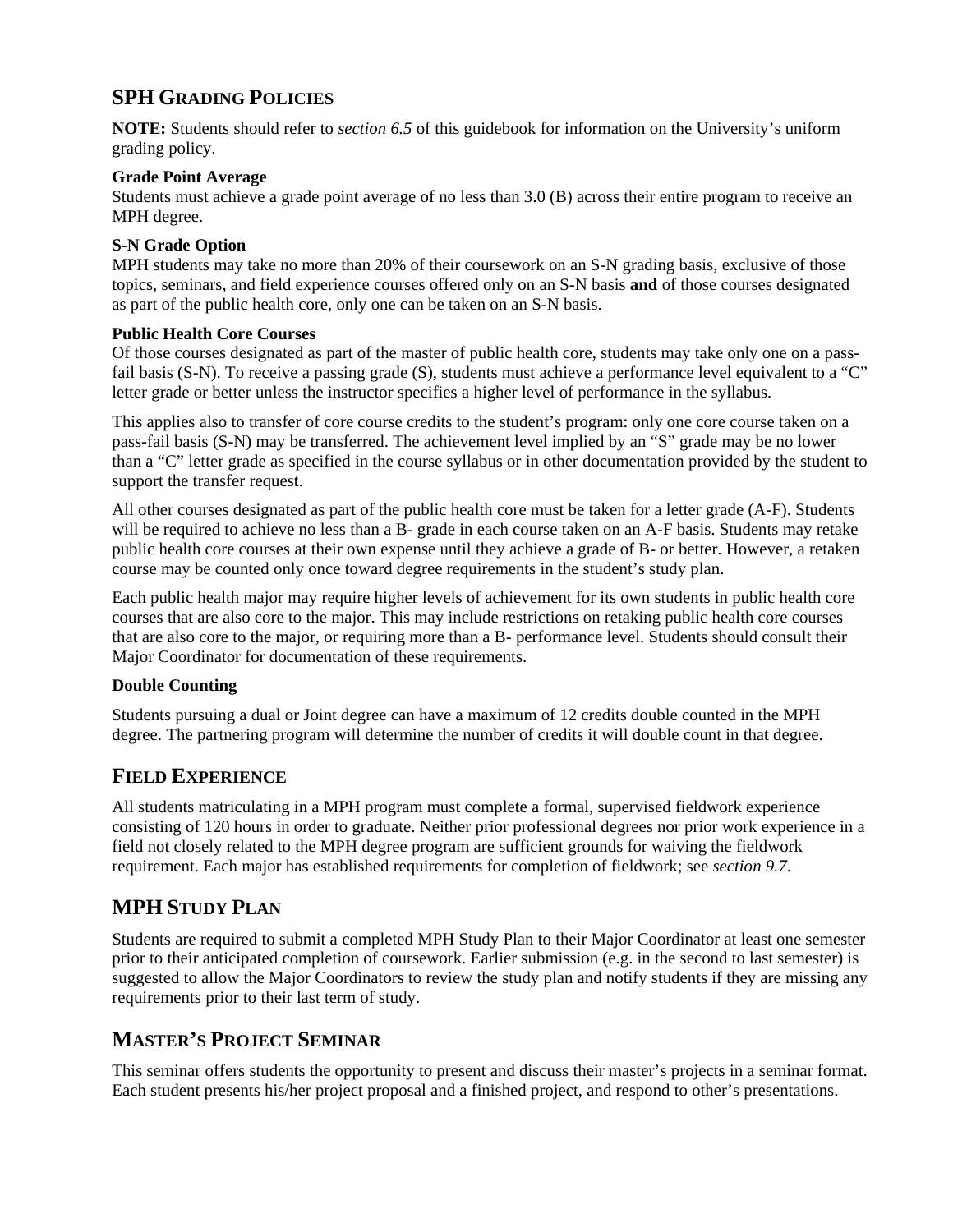## **MASTER'S PROJECT**

MPH students must complete a master's project, demonstrating familiarity with the tools of research or scholarship in the major, the capacity to work independently, and the ability to present the results of the investigation effectively. The master's project should involve a combined total of approximately 120 hours of work. The major faculty specifies the nature and extent of the options available to satisfy this requirement and determines whether the requirement is to be satisfied in conjunction with or independent of the coursework in the student's major; see *section 9.8*.

## **TIME FRAME**

The maximum time allowed by the School of Public Health for completion of an MPH degree is seven years. The seven year period begins with the first term of enrollment after admission to a degree program within the School.

## **COURSE TRANSFER CREDITS**

A student may seek transfer of no more than 15 semester credits of graduate or professional program courses taken at the University of Minnesota or at another college or university. Course credits may be used to satisfy public health core or other program requirements as jointly approved by the Major Chair and the Associate Dean for Academic Affairs. No course credits older than 5 years from the date of the student's matriculation will be accepted for transfer. A grade of "B" or better is required for each course requested for transfer credit.

MPH students who have completed graduate-level coursework at the University of Minnesota or another college or university may petition to transfer those courses toward their MPH degree. To be considered for transfer, graduate level coursework must have been taken at an accredited graduate institution. Students must:

- 1. Meet with their advisor to discuss the petitioning process. If the petition is acceptable to the advisor, the student will complete and sign the *Petition* form, obtain the advisor's signature, and attach an official transcript on which the final grade has been posted.
- 2. Submit the *Petition* form to the Major Coordinator for processing. The *Petition* form can be obtained from the Student Services Center or Major Coordinator.

The Major Coordinator will forward the petition to the major chair and then to the Associate Dean for final evaluation and/or approval.

## **COURSE SUBSTITUTIONS AND WAIVERS**

All student requests that deviate from the degree curriculum requirements outlined in this Guidebook must be made on a *Petition* form. The *Petition* form can be obtained from the Student Services Center or Major Coordinator.

Students should note that the process for approving a course substitution or waiver could take up to one month, so plan accordingly.

#### **Course Substitution Procedures:**

The following process should be followed when requesting that a course substitute for a required course in your degree program.

- 1. Gather the course syllabi of the required course in your degree program and the proposed substitute course and a transcript on which the proposed course grade has been posted (if the proposed course has already been completed).
- 2. Complete the *Petition* form with the following information in each section:
	- REQUEST SECTION: describe the course requested for substitution including the course title, number of credits, term and year taken, and the name of the institution where the course was taken. Also list the course/requirement in your degree program for which you are asking for the substitution.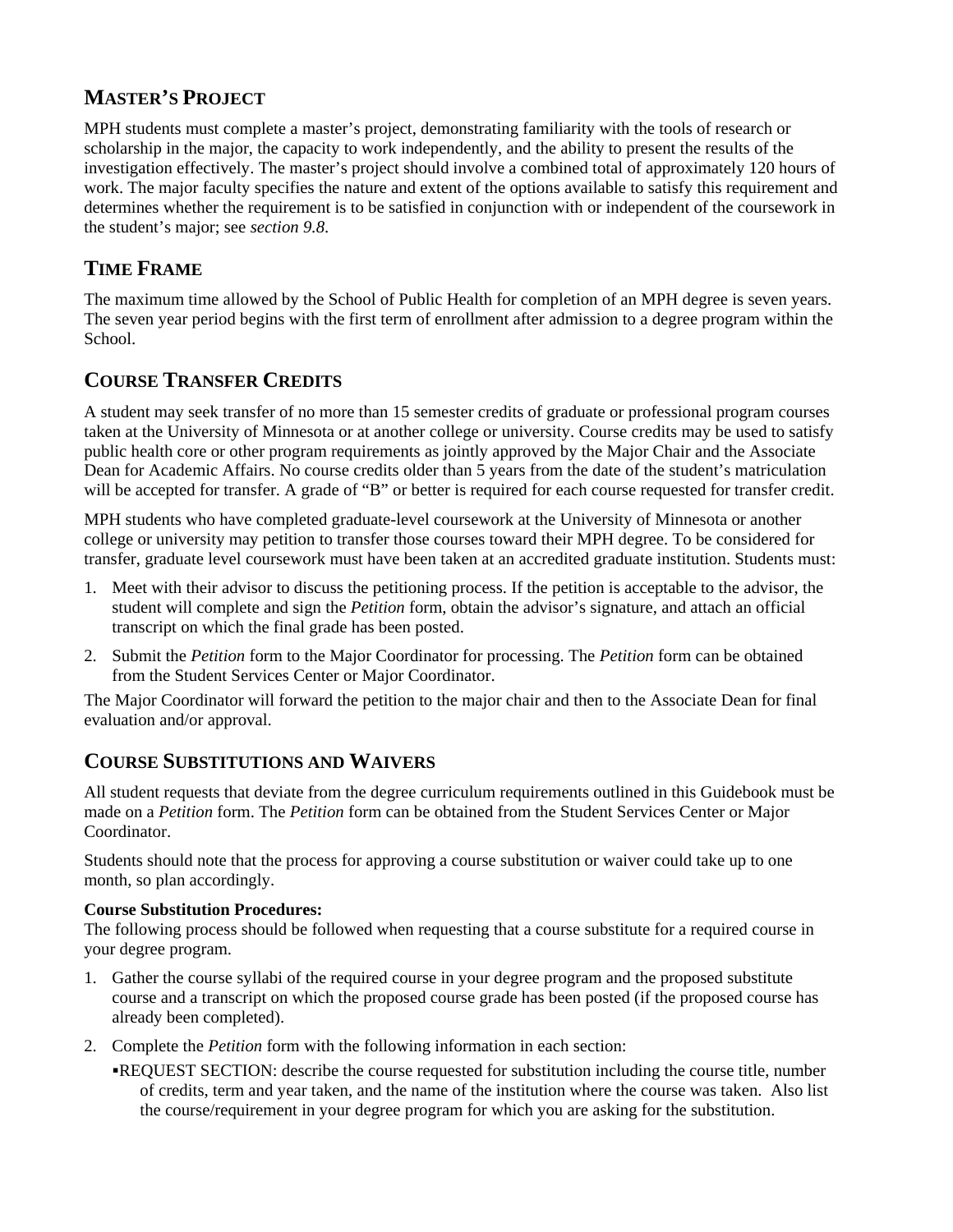REASON/EXPLANATION SECTION: Indicate what skills and/or content overlaps between the required course(s) and the proposed substitute course(s).

- 3. Compile the above materials and have the request reviewed by your advisor. He/she will complete the Department section of the *Petition* form and indicate whether or not they approve of the request.
- 4. After the advisor has made his/her recommendations, the student should submit these materials to the Major Coordinator who will forward it to the appropriate Credentials Committee for review. The student will be notified via e-mail of the committee's decision.
- 5. If the substitute course is to replace a School of Public Health Core course (administration-PubH 5751/5752, behavioral/social science-PubH 5020, biostatistics-PubH 5414/5450, environmental health-PubH 5200/5201, epidemiology-PubH 5320/5330, ethics-PubH 5741/5742), there is an additional step to get School-level approval. To complete this next step, provide two additional copies of the above materials. All of those materials should be submitted to your Major Coordinator. Upon receipt of those materials, the Major Coordinator will review the request with the Major Chair and then if approved by the Major Chair, all copies of the request will be forwarded to Guy Piotrowski to be presented to the appropriate SPH Educational Policy committee members. The student will be notified by Guy Piotrowski via e-mail of the committee's decision. If the Major Chair does not approve of the request, the Major Coordinator will inform the student that the request will not be forwarded to the SPH Educational Policy Committee for review.

### **APPLICATION FOR DEGREE**

MPH students are required to complete an *Application for Degree* form. There are strict deadline dates before a student can be cleared for graduation. Copies of this form can be obtained from the Major Coordinator, the Student Services Center or downloaded from http://onestop.umn.edu/Forms/pdf/Appl\_Degree.PDF. We strongly encourage students to submit the form in their first semester of matriculation.

### **INCOMPLETES**

All required courses, with the exception of the Field Experience and Master's Project, must be completed during the term of registration. Students must complete all course requirements by the end of the registered term so that faculty can submit a grade by the appropriate due date. See the syllabus for course for the specific incomplete policies. If the instructor submits an *Incomplete* or *I*, a hold will be placed on the student's record barring her or him from registering at the next registration period. This will allow a student one term to complete the incomplete (since students register for the next term prior to the completion of a current term, students will have registered prior to the incomplete being submitted). Once the Incomplete is cleared because a grade is submitted, the hold will be removed. Extensions for Incompletes may be given under exceptional circumstances and must be approved by the advisor and major chair in writing. If you wish to request an extension, please submit a written letter with the request and reasons for the request to your advisor. Your advisor will comment on the request and forward it to the major chair for consideration.

### **PROBATION/DISMISSAL**

A student will be placed on probation if in any registration period the GPA (including cumulative) falls below 3.0 in courses to be used to fulfill degree requirements. If this occurs for two consecutive semesters, the student will be reviewed for dismissal. The procedures within the PHAP Major are:

- 1. When a student's GPA falls below the standards set for probation, the Major Chair will notify the student.
- 2. Upon receipt of the Chair's notification the student must immediately meet with his/her academic advisor to discuss plans for remediation and consequences of continued problems.
- 3. Following the student/advisor meeting the advisor will bring these jointly determined recommendation and plans to the faculty for discussion.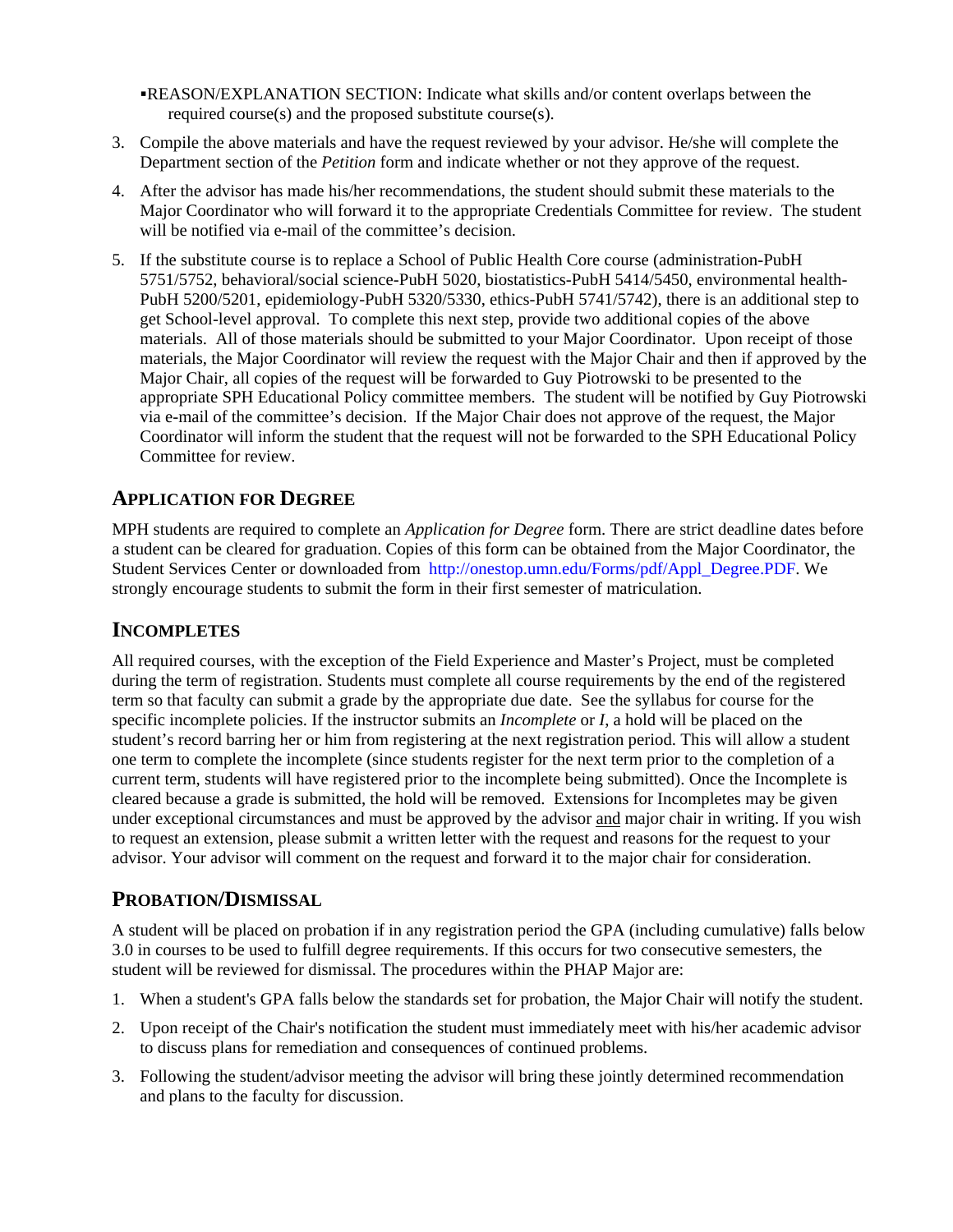4. If the student does not show significant improvement, the faculty will dismiss the student based on the criteria set for dismissal and after weighing any special considerations related to "acceptable performance for good standing."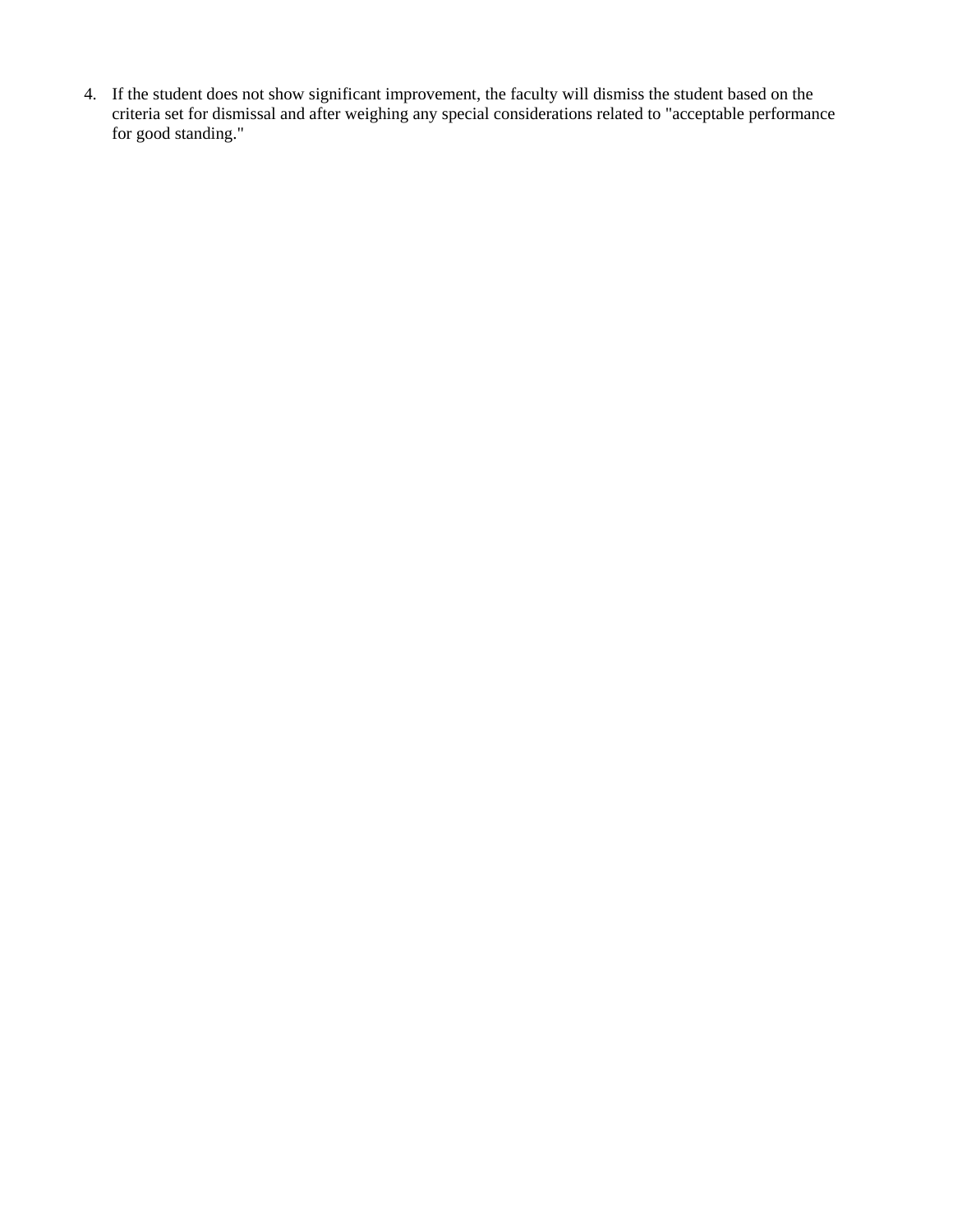# **9.3 Accelerated Program Option Coursework [36 credits]**

| <b>Course</b>            | <b>Title</b>                                    | <b>Offered</b> | <b>Credits</b> |
|--------------------------|-------------------------------------------------|----------------|----------------|
| PubH 5020                | Fundamentals of Social and Behavioral Science   | Fall/Spring    | 3              |
| PubH $5200$ or           | Environmental Health                            | Fall/Spring    | $\mathfrak{D}$ |
| PubH 5201                | Issues in Environmental and Occupational Health | Fall/Summer    |                |
| PubH 5320 or             | <b>Fundamentals of Epidemiology</b>             | All Terms      | 3              |
| PubH 5330                | Epidemiology I                                  | Fall/Spring    | 4              |
| Pub <sub>H</sub> 5414 or | <b>Biostatistical Methods I</b>                 | All Terms      | 3              |
| PubH 5450                | <b>Biostatistics I</b>                          | Fall/Spring    | 4              |
| PubH 5741 or             | Ethics in Public Health: Professional Practice  | All Terms      |                |
| Pub <sub>H</sub> 5742    | Ethics in Public Health: Research and Policy    | All Terms      |                |

## **MASTER OF PUBLIC HEALTH CORE [12-14 CREDITS]**

## **PUBLIC HEALTH ADMINISTRATION AND POLICY CORE [12 CREDITS]**

| <b>Course</b>         | <b>Title</b>                                         | <b>Offered</b> | <b>Credits</b> |
|-----------------------|------------------------------------------------------|----------------|----------------|
| PubH 5700             | Foundations of Public Health Administration Practice | Fall           |                |
| Pub <sub>H</sub> 5752 | <b>Public Health Management</b>                      | Fall           |                |
| Pub <sub>H</sub> 5784 | Master's Project Seminar                             | Spring         |                |
| Pub <sub>H</sub> 5794 | Master's Project [see section 9.8]                   | All Terms      |                |
| PubH 5796             | Field Experience [see section 9.7]                   | All Terms      |                |

## **SPECIALTY AREAS [8 CREDITS]**

Select one of the following (or other area with approval of the PHAP faculty):

| <b>Management</b>                      |                                                                                          |                        |                |
|----------------------------------------|------------------------------------------------------------------------------------------|------------------------|----------------|
| <b>Course</b>                          | <b>Title</b>                                                                             | <b>Offered</b>         | <b>Credits</b> |
| Required                               |                                                                                          |                        |                |
| Pub <sub>H</sub> 5711                  | Public Health Law                                                                        | Spring                 | 2              |
| PubH 5760                              | Healthcare Financial Management: Public Sector Emphasis                                  | Spring                 | 2              |
|                                        | Select at least 4 credits from the following:                                            |                        |                |
| Pub <sub>H</sub> 5717                  | Decision Making Under Uncertainty                                                        | Fall                   | 2              |
| PubH 5721                              | Managing Collaborative Networks                                                          | Fall                   | $\overline{c}$ |
| Pub <sub>H</sub> 5727                  | Health Leadership and Effecting Change                                                   | Spring                 | 2              |
| Pub <sub>H</sub> 5762                  | Health Finance Applications [PubH 5761 is a prerequisite]                                | Spring $(2^{nd}$ half) | $\overline{c}$ |
| <b>Analysis</b>                        |                                                                                          |                        |                |
| <b>Course</b>                          | <b>Title</b>                                                                             | <b>Offered</b>         | <b>Credits</b> |
| Required                               |                                                                                          |                        |                |
| PubH 5705                              | <b>Community Health Assessment</b>                                                       | Spring                 | 3              |
| Select two courses from the following: |                                                                                          |                        |                |
| PubH 5717                              | Decision Making Under Uncertainty                                                        | Fall                   | $\overline{c}$ |
| PubH 5806                              | Principles of Public Health Research                                                     | Fall                   | $\overline{2}$ |
| PubH 5852                              | Program Evaluation in Health and Mental Health Settings [PubH 5806 is a<br>prerequisite] | Spring                 | 3              |
| PubH 5863                              | <b>Understanding Health Care Quality</b>                                                 | Fall                   | $\overline{2}$ |
| PubH 58xx                              | Demographic Data in Policy Analysis                                                      | Spring                 | 3              |
| <b>Policy</b>                          |                                                                                          |                        |                |
| Course                                 | <b>Title</b>                                                                             | <b>Offered</b>         | <b>Credits</b> |
| Required                               |                                                                                          |                        |                |
| PubH 5711                              | Public Health Law                                                                        | Spring                 | $\overline{2}$ |
| Pub <sub>H</sub> 5724                  | The Health Care System and Public Health                                                 | Fall                   | 3              |
| PubH 5835                              | <b>Health Services Policy</b>                                                            | Spring                 | $\overline{2}$ |
|                                        |                                                                                          |                        |                |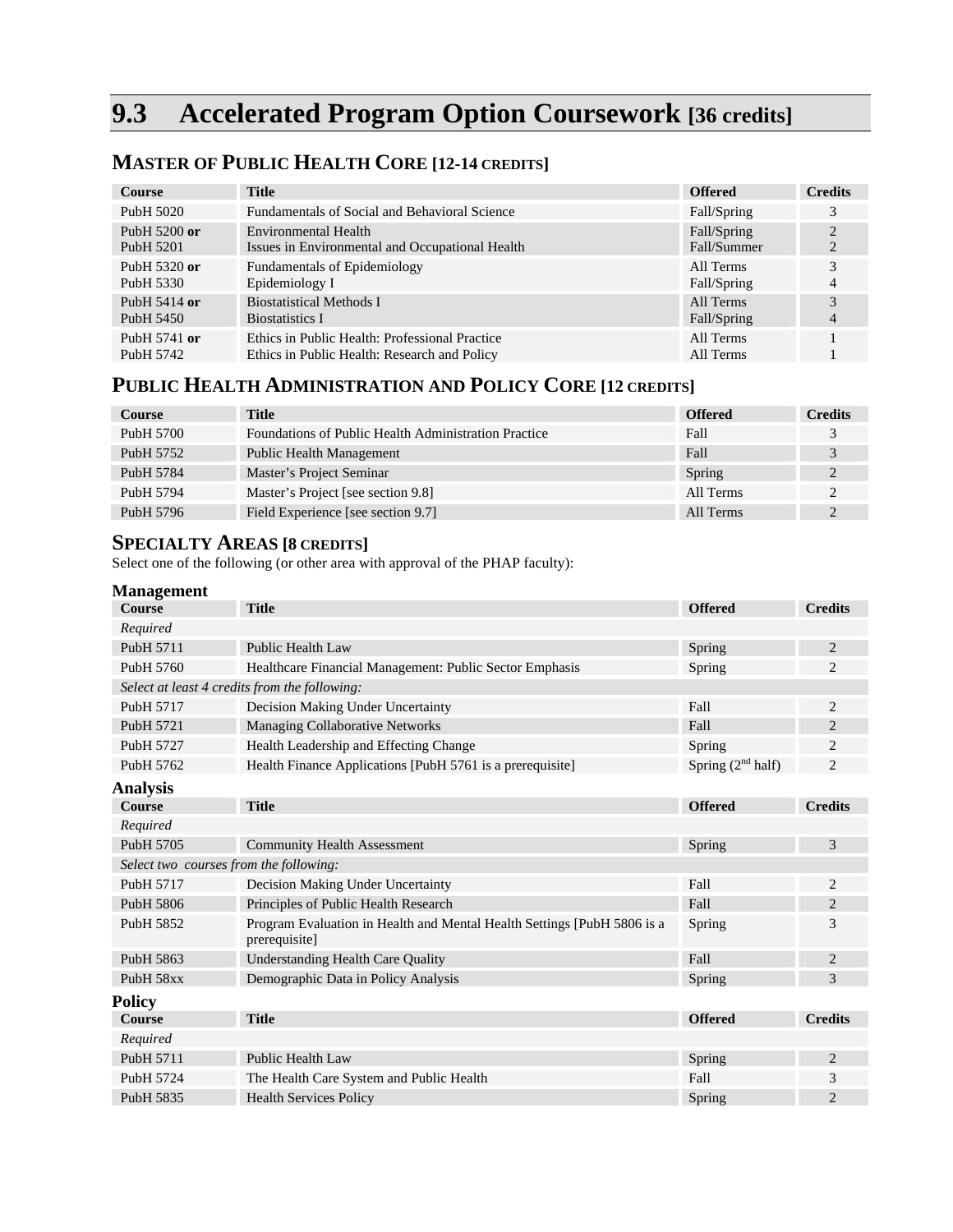| Select one course from the following: |                                                     |        |   |
|---------------------------------------|-----------------------------------------------------|--------|---|
| Pub <sub>H</sub> 5078                 | Public Health Policy as a Prevention Strategy       | Fall   |   |
| Pub <sub>H</sub> 5634                 | Advocating for Change for Children                  | Spring |   |
| PubH 5726                             | Medical Device Industry: Business and Public Policy | Spring | 3 |
| PubH 5861                             | Health Insurance                                    | Spring |   |
| Pub <sub>H</sub> 5862                 | Cost-Effectiveness Analysis in Health Care          | Spring | 3 |
| PubH 8803                             | Long Term Care: Principles, Programs, and Policies  | Spring |   |

## **ELECTIVES [2-3 CREDITS]**

# **9.4 Standard Program Option Coursework [50 credits]**

## **MASTER OF PUBLIC HEALTH CORE [12-14 CREDITS]**

See Accelerated Program Option above.

## **PUBLIC HEALTH ADMINISTRATION AND POLICY CORE [20 CREDITS]**

| <b>Course</b>         | <b>Title</b>                                            | <b>Offered</b> | <b>Credits</b> |
|-----------------------|---------------------------------------------------------|----------------|----------------|
| PubH 5700             | Foundations of Public Health Administration Practice    | Fall           | 3              |
| Pub <sub>H</sub> 5705 | <b>Community Health Assessment</b>                      | Spring         | 3              |
| Pub <sub>H</sub> 5724 | The Health Care System and Public Health                | Fall           | 3              |
| Pub <sub>H</sub> 5752 | <b>Public Health Management</b>                         | Fall           | 3              |
| PubH 5760             | Healthcare Financial Management: Public Sector Emphasis | Spring         | 2              |
| PubH 5784             | Master's Project Seminar                                | Spring         | 2              |
| Pub <sub>H</sub> 5794 | Master's Project [see section 9.8]                      | All Terms      | 2              |
| PubH 5796             | Field Experience [see section 9.7]                      | All Terms      | 2              |

### **SPECIALTY AREAS [8-9 CREDITS]**

Select one of the following:

| <b>Management</b>                      |                                                                                          |                        |                |
|----------------------------------------|------------------------------------------------------------------------------------------|------------------------|----------------|
| <b>Course</b>                          | <b>Title</b>                                                                             | <b>Offered</b>         | <b>Credits</b> |
| Pub <sub>H</sub> 5711                  | Public Health Law                                                                        | Spring                 | 2              |
| PubH 5717                              | Decision Making Under Uncertainty                                                        | Fall                   | $\overline{2}$ |
| Pub <sub>H</sub> 5727                  | Health Leadership and Effecting Change                                                   | Spring                 | $\overline{2}$ |
| Pub <sub>H</sub> 5761                  | Financial Analysis: Topics for Public Health                                             | Spring $(1st half)$    | $\mathbf{1}$   |
| Pub <sub>H</sub> 5762                  | Health Finance Applications [PubH 5761 is a prerequisite]                                | Spring $(2^{nd}$ half) | $\overline{c}$ |
| MHA 6747                               | Healthcare Human Resource Management                                                     | Spring $(2nd half)$    | $\overline{c}$ |
| <b>Analysis</b>                        |                                                                                          |                        |                |
| <b>Course</b>                          | <b>Title</b>                                                                             | <b>Offered</b>         | <b>Credits</b> |
| Required                               |                                                                                          |                        |                |
| Pub <sub>H</sub> 5862                  | Cost-Effectiveness Analysis in Health Care                                               | Spring                 | 3              |
| Select two courses from the following: |                                                                                          |                        |                |
| Pub <sub>H</sub> 5340                  | Epidemiology II [PubH 5330 is a prerequisite]                                            | Spring                 | $\overline{4}$ |
| Pub <sub>H</sub> 5717                  | Decision Making Under Uncertainty                                                        | Fall                   | $\overline{c}$ |
| Pub <sub>H</sub> 5806                  | Principles of Public Health Research                                                     | Fall                   | 2              |
| Pub <sub>H</sub> 5852                  | Program Evaluation in Health and Mental Health Settings [PubH 5806 is a<br>prerequisite] | Spring                 | 3              |
| PubH 58xx                              | Demographic Data in Policy Analysis                                                      | Spring                 | 3              |
| <b>Policy</b>                          |                                                                                          |                        |                |
| <b>Course</b>                          | <b>Title</b>                                                                             | <b>Offered</b>         | <b>Credits</b> |
| Required                               |                                                                                          |                        |                |
| PubH 5711                              | Public Health Law                                                                        | Spring                 | $\overline{c}$ |
| PubH 5835                              | <b>Health Services Policy</b>                                                            | Spring                 | $\overline{c}$ |
|                                        |                                                                                          |                        |                |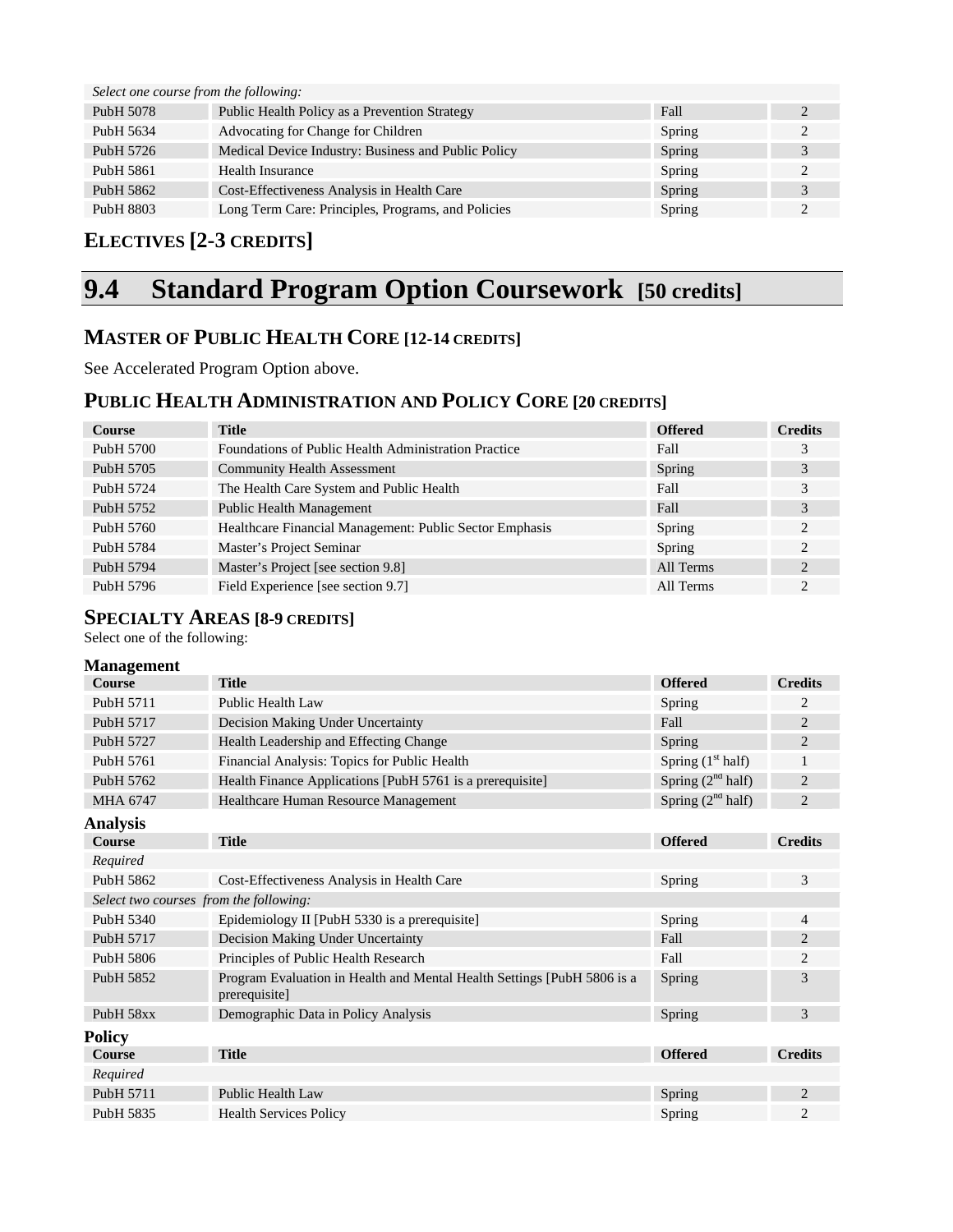*Select one course from the following:* 

| PubH 5078             | Public Health Policy as a Prevention Strategy       | Fall   |                       |
|-----------------------|-----------------------------------------------------|--------|-----------------------|
| PubH 5634             | Advocating for Change for Children                  | Spring | 2                     |
| PubH 5726             | Medical Device Industry: Business and Public Policy | Spring |                       |
| Pub <sub>H</sub> 5812 | Managed Care                                        | Fall   |                       |
| PubH 5861             | <b>Health Insurance</b>                             | Spring | $\mathbf{2}^{\prime}$ |
| PubH 5862             | Cost-Effectiveness Analysis in Health Care          | Spring |                       |
| PubH 8803             | Long Term Care: Principles, Programs, and Policies  | Spring |                       |

#### **ELECTIVES [7-10 CREDITS]**

Select remaining credits from other 5xxx-level courses. Suggestions for electives by specialty area are listed below.

| <b>Management Sample Electives</b> |                                                                                          |                |                |
|------------------------------------|------------------------------------------------------------------------------------------|----------------|----------------|
| <b>Course</b>                      | <b>Title</b>                                                                             | <b>Offered</b> | <b>Credits</b> |
| PubH 5806                          | Principles of Public Health Research                                                     | Fall           | 2              |
| Pub <sub>H</sub> 5832              | Economics of the Health Care System                                                      | Fall           | 3              |
| PubH 5852                          | Program Evaluation in Health and Mental Health Settings [PubH 5806 is a<br>prerequisite] | Spring         | 3              |
| <b>Analysis Sample Electives</b>   |                                                                                          |                |                |
| <b>Course</b>                      | <b>Title</b>                                                                             | <b>Offered</b> | <b>Credits</b> |
| Pub <sub>H</sub> 5112              | Risk Analysis: Application to Risk-Based Decision Making                                 | Fall           | 3              |
| Pub <sub>H</sub> 5345              | Epi Methods: Data Collection                                                             | Fall           | $\overline{c}$ |
| Pub <sub>H</sub> 5673              | Grant Writing for Public Health                                                          | May Session    | $\mathbf{I}$   |
| Pub <sub>H</sub> 5812              | <b>Managed Care</b>                                                                      | Fall           | 3              |
| <b>Policy Sample Electives</b>     |                                                                                          |                |                |
| <b>Course</b>                      | <b>Title</b>                                                                             | <b>Offered</b> | <b>Credits</b> |
| PubH 5049                          | Legislative Advocacy Skills for Public Health                                            | Spring         | 3              |
| Pub <sub>H</sub> $5112$            | Risk Analysis: Application to Risk-Rased Decision Making                                 | $F_211$        | $\mathbf{R}$   |

| Pub <sub>H</sub> 5112 | Risk Analysis: Application to Risk-Based Decision Making                | Fall        |  |
|-----------------------|-------------------------------------------------------------------------|-------------|--|
| Pub <sub>H</sub> 5673 | Grant Writing for Public Health                                         | May Session |  |
| PubH 5806             | Principles of Public Health Research                                    | Fall        |  |
| PubH 5832             | Economics of the Health Care System                                     | Fall        |  |
| Pub <sub>H</sub> 5852 | Program Evaluation in Health and Mental Health Settings [PubH 5806 is a | Spring      |  |
|                       | prerequisite]                                                           |             |  |

# **9.5 MPH/JD Program Option Coursework [50 credits]**

## **MASTER OF PUBLIC HEALTH CORE [12-14 CREDITS]**

See *section 9.3*.

## **PUBLIC HEALTH ADMINISTRATION AND POLICY CORE [12 CREDITS]**

| <b>Course</b>         | <b>Title</b>                                         | <b>Offered</b> | <b>Credits</b> |
|-----------------------|------------------------------------------------------|----------------|----------------|
| PubH 5700             | Foundations of Public Health Administration Practice | Fall           |                |
| Pub <sub>H</sub> 5752 | <b>Public Health Management</b>                      | Fall           |                |
| Pub <sub>H</sub> 5784 | Master's Project Seminar                             | Spring         |                |
| Pub <sub>H</sub> 5794 | Master's Project [see section 9.8]                   | All Terms      | ↑              |
| Pub <sub>H</sub> 5796 | Field Experience [see section 9.7]                   | All Terms      |                |

### **SPECIALTY AREAS [8 CREDITS]**

Select one of the following (or other area with approval of the PHAP faculty):

#### **Public Health Administration and Policy Additional Core**

| <b>Course</b> | <b>Title</b>                                            | <b>Offered</b> | <b>Credits</b> |
|---------------|---------------------------------------------------------|----------------|----------------|
| PubH 5705     | <b>Community Health Assessment</b>                      | Spring         |                |
| PubH 5724     | The Health Care System and Public Health                | Fall           |                |
| PubH 5760     | Healthcare Financial Management: Public Sector Emphasis | Spring         |                |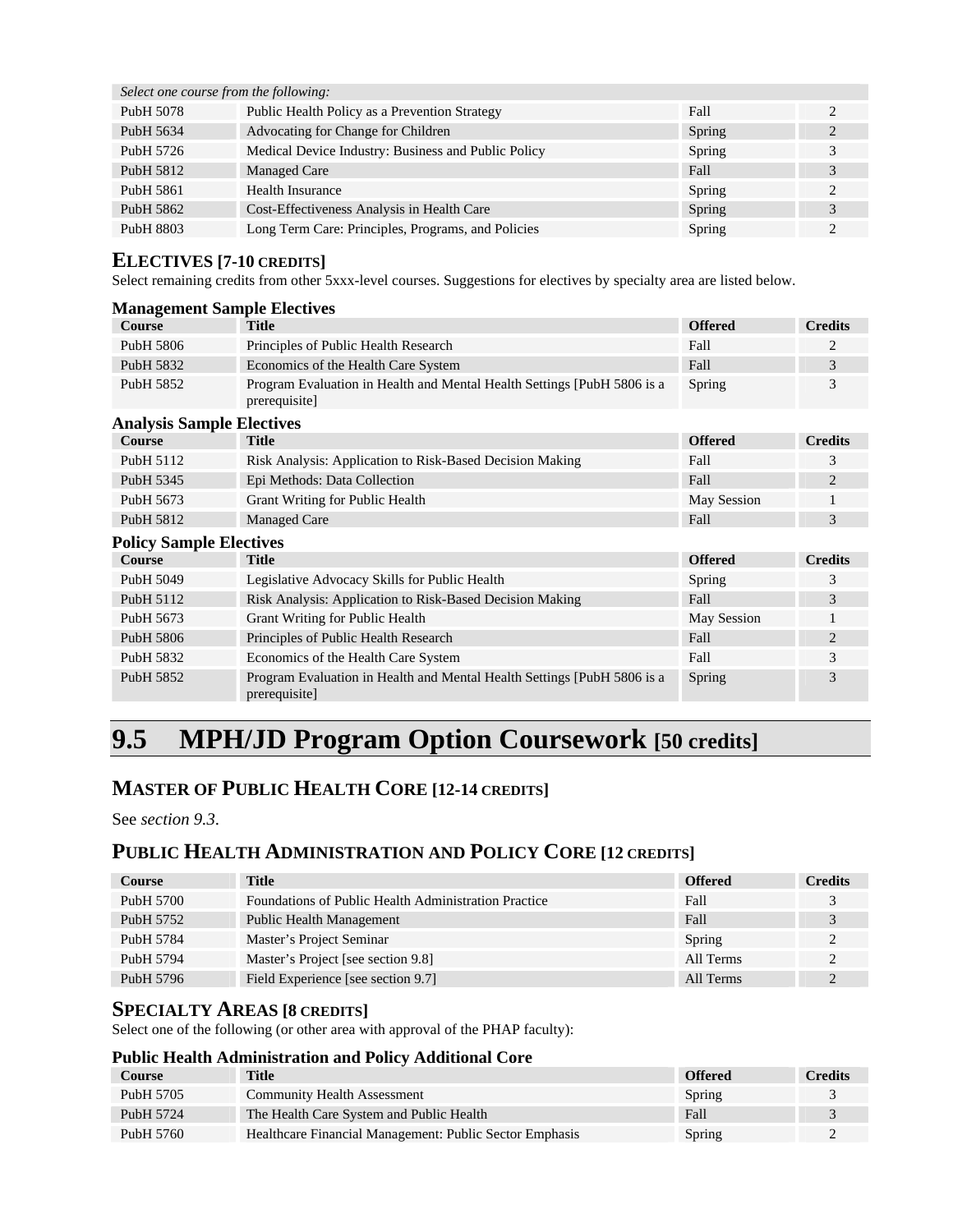| <b>Title</b>                                                                             | <b>Offered</b>                                                                                                                  | <b>Credits</b> |
|------------------------------------------------------------------------------------------|---------------------------------------------------------------------------------------------------------------------------------|----------------|
|                                                                                          |                                                                                                                                 |                |
| Public Health Law                                                                        | Spring                                                                                                                          | $\overline{2}$ |
| Healthcare Financial Management: Public Sector Emphasis                                  | Spring                                                                                                                          | $\overline{2}$ |
|                                                                                          |                                                                                                                                 |                |
| Decision Making Under Uncertainty                                                        | Fall                                                                                                                            | 2              |
| Health Leadership and Effecting Change                                                   | Spring                                                                                                                          | $\overline{c}$ |
| Health Finance Applications [PubH 5761 is a prerequisite]                                | Spring $(2nd half)$                                                                                                             | $\overline{2}$ |
|                                                                                          |                                                                                                                                 |                |
| <b>Title</b>                                                                             | <b>Offered</b>                                                                                                                  | <b>Credits</b> |
|                                                                                          |                                                                                                                                 |                |
| <b>Community Health Assessment</b>                                                       | Spring                                                                                                                          | 3              |
| Analysis of Administrative Data                                                          | Spring                                                                                                                          | 3              |
|                                                                                          |                                                                                                                                 |                |
| Decision Making Under Uncertainty                                                        | Fall                                                                                                                            | $\overline{c}$ |
| Principles of Public Health Research                                                     | Fall                                                                                                                            | $\overline{2}$ |
| Program Evaluation in Health and Mental Health Settings [PubH 5806 is a<br>prerequisite] | Spring                                                                                                                          | 3              |
| <b>Understanding Health Care Quality</b>                                                 | Fall                                                                                                                            | $\overline{2}$ |
|                                                                                          |                                                                                                                                 |                |
| <b>Title</b>                                                                             | <b>Offered</b>                                                                                                                  | <b>Credits</b> |
|                                                                                          |                                                                                                                                 |                |
| Public Health Law                                                                        | Spring                                                                                                                          | $\overline{2}$ |
| The Health Care System and Public Health                                                 | Fall                                                                                                                            | 3              |
| <b>Health Services Policy</b>                                                            | Spring                                                                                                                          | $\overline{2}$ |
|                                                                                          |                                                                                                                                 |                |
| Public Health Policy as a Prevention Strategy                                            | Fall                                                                                                                            | $\overline{c}$ |
| Advocating for Change for Children                                                       | Spring                                                                                                                          | $\overline{2}$ |
| Medical Device Industry: Business and Public Policy                                      | Spring                                                                                                                          | 3              |
| <b>Health Insurance</b>                                                                  | Spring                                                                                                                          | $\overline{2}$ |
| Cost-Effectiveness Analysis in Health Care                                               | Spring                                                                                                                          | 3              |
| Long Term Care: Principles, Programs, and Policies                                       | Spring                                                                                                                          | $\overline{2}$ |
|                                                                                          | Select at least 4 credits from the following:<br>Select one course from the following:<br>Select one course from the following: |                |

# **ELECTIVES [4-6 CREDITS]**

**LAW SCHOOL CREDITS [12 DOUBLE COUNTED]**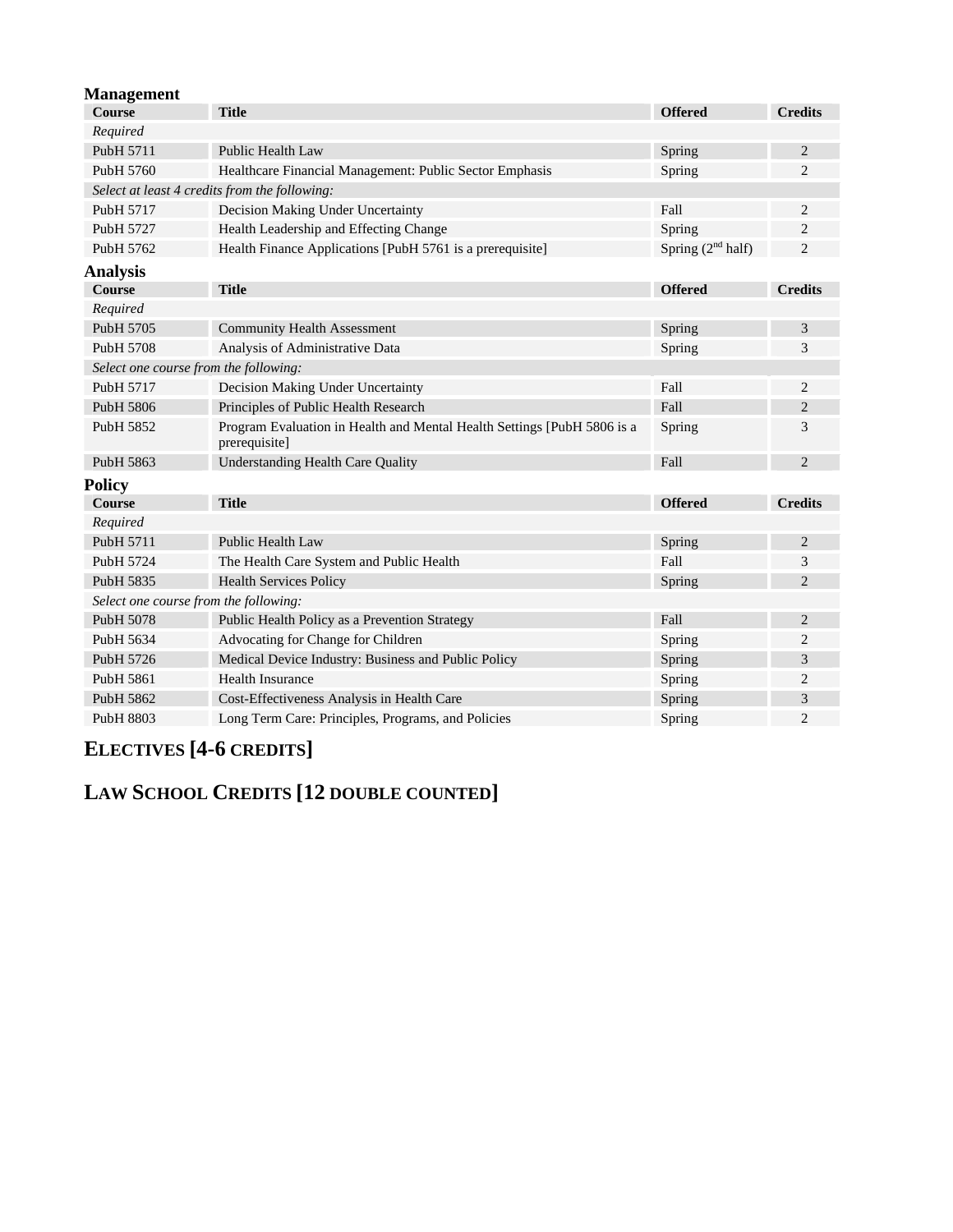# **9.6 Standard First-Year Class Schedule**

#### **Fall Semester 2004**

|               | Course                    | <b>Title</b>                                                                              | $_{\rm Cr}$ | <b>Time</b>                                             |   | Days of Week |   |    |  |
|---------------|---------------------------|-------------------------------------------------------------------------------------------|-------------|---------------------------------------------------------|---|--------------|---|----|--|
|               | PubH 5700                 | Foundations of Public Health Administration                                               | 3           | $9:45$ am-11:00am                                       |   | m            |   | Th |  |
| $\circled{0}$ | PubH 5724 or<br>PubH 5020 | The Health Care System and Public Health<br>Fundamentals of Social and Behavioral Science | 3<br>3      | $12:20$ pm $-3:20$ pm<br>11:15am-12:30pm                | M | m            |   | Th |  |
|               | PubH 5752                 | Public Health Management                                                                  | 3           | $1:25$ pm $-2:40$ pm                                    |   | m            |   | Th |  |
| (3)           | PubH 5320                 | Fundamentals of Epidemiology [lecture] and<br>$\lceil$ lab $\rceil$ or<br>[lab]           | 3           | $3:35$ pm- $5:30$ pm<br>3:35pm-5:30pm<br>11:15am-1:10pm |   | m            | W | Th |  |

#### **Spring Semester 2005**

|             | PubH 5705                 | <b>Community Health Assessment</b>                                                                       | 3          | 9:45am-12:30pm                    |        |   | Th |  |
|-------------|---------------------------|----------------------------------------------------------------------------------------------------------|------------|-----------------------------------|--------|---|----|--|
|             | PubH 5741 or<br>PubH 5742 | Ethics in PubH: Practice & Policy $[1st$ half sem]<br>Ethics in PubH: Research & Policy $[2nd$ half sem] |            | $2:30$ pm-4:25pm<br>2:30pm-4:25pm | T<br>T |   |    |  |
| 4           | Pub <sub>H</sub> 5414     | <b>Biostatistical Methods I</b>                                                                          | 3          | $4:40$ pm $-5:55$ pm              | T      |   | Th |  |
| $\circledS$ | PubH 5760                 | Healthcare Financial Management                                                                          | 2          | 5:45pm-7:40pm                     |        | W |    |  |
|             | PubH 5200                 | Environmental Health                                                                                     | 2          | $7:00$ pm-9:00pm                  | T      |   |    |  |
|             | <b>Varies</b>             | Elective                                                                                                 | $2 -$<br>3 | Varies                            |        |   |    |  |

c Accelerated Program students who choose the Policy Specialty Area should register for PubH 5724 during Fall 2004 and PubH 5020 during Spring 2005.

d MPH/JD students are required to take PubH 5724 only if they chosen the PHAP Additional Core or Policy Specialty Areas.

e or PubH 5330 Epidemiology I (accelerated course), 3:35pm-5:30pm TTh **or** 3:35pm-5:30pm MW.

f or PubH 5450 Biostatistics I (accelerated course), 10:10-12:05 MW [lecture] **and** 12:20-1:10 W **or** 9:05-9:55 M [lab].

g Accelerated Program students should note that PubH 5760 is only required for students who choose the Management Specialty Area.

# **9.7 Independent Study**

Students who wish to pursue further study of a topic of particular interest that they believe cannot be met by a regularly scheduled class may register for PubH 5791 Independent Study for 1-4 credits*.* Before proceeding, students must discuss independent study plans with their academic advisor. This will assure that the advisor feels the student is "on the right track" before giving approval. The advisor can also offer additional helpful suggestions and advice in getting the project "off the ground" and making it a more satisfying experience for the student.

To undertake independent study students are expected to take the initiative in proposing and designing a study plan and selecting a supervising faculty member. The *Record of Independent Study Plan Contract* (see sample form on next page) must be completed prior to registering for independent study credits. It serves as a contract between the student, the academic advisor, and the independent study faculty supervisor. The *Record of Independent Study Plan Contract* form can be obtained from the Major Coordinator.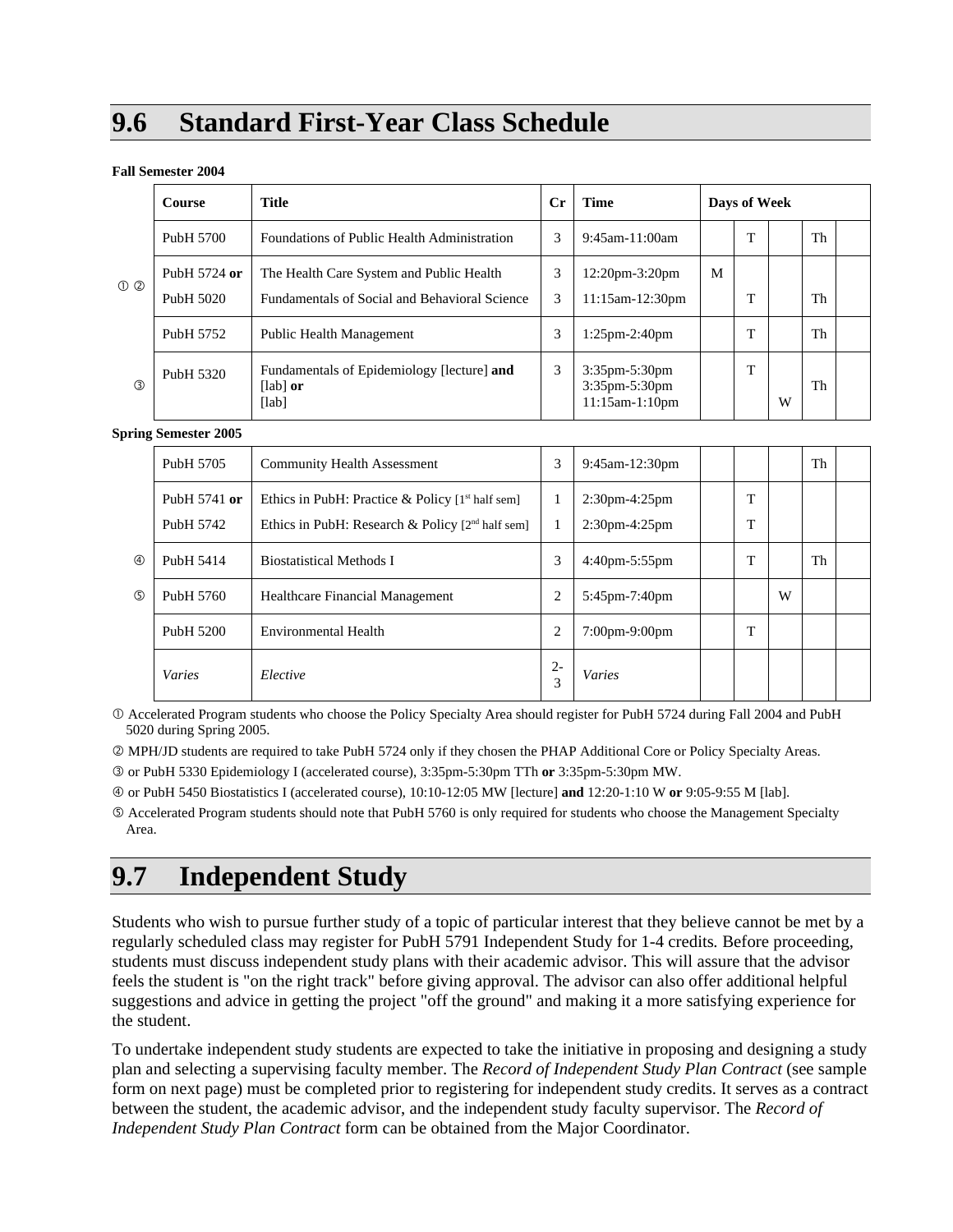## **SAMPLE FORM**

## **PubH 5791**

## **RECORD OF INDEPENDENT STUDY PLAN**

## **CONTRACT**

\_\_\_\_\_\_\_\_\_\_\_\_\_\_\_\_\_\_\_\_\_\_\_\_\_\_\_\_\_\_\_\_\_\_\_\_\_\_\_\_\_\_\_\_\_\_\_\_\_\_\_\_\_\_\_\_\_\_\_\_\_\_\_\_\_\_\_\_\_\_\_\_\_\_\_\_\_\_\_\_\_\_\_

1. Name of Student \_\_\_\_\_\_\_\_\_\_\_\_\_\_\_\_\_\_\_\_\_\_\_\_\_\_\_\_\_\_\_\_\_\_\_\_\_\_\_\_\_\_\_\_\_\_\_\_\_\_\_\_\_\_\_\_\_\_\_\_\_\_\_\_\_\_\_\_\_\_

2. Name of Independent Study Faculty Supervisor \_\_\_\_\_\_\_\_\_\_\_\_\_\_\_\_\_\_\_\_\_\_\_\_\_\_\_\_\_\_\_\_\_

3. Subject of Independent Study \_\_\_\_\_\_\_\_\_\_\_\_\_\_\_\_\_\_\_\_\_\_\_\_\_\_\_\_\_\_\_\_\_\_\_\_\_\_\_\_\_\_\_\_\_\_\_\_\_\_\_\_\_\_\_\_\_\_\_\_

4. Period of Independent Study

\_\_\_\_\_ Fall\_\_\_\_\_ Spring \_\_\_\_\_ May Session\_\_\_\_\_ Summer Session

5. Number of credits requested (range: 1-4) \_\_\_\_\_

- 6. Describe briefly, but succinctly, the scope of the topic proposed. List measurable objectives. Describe options you will take to accomplish the objectives.
- 7. Number of hours per week you plan on spending to complete project \_\_\_\_\_. State how this time will be utilized.
- 8. What plan have you worked out with your faculty supervisor for ensuring that supervision will be provided (e.g., how often will you meet, etc.)?
- 9. Activities to be engaged in and completed.
- 10. Manner in which Independent Study will be evaluated (e.g., a report, a paper, attendance record, etc.). How will you demonstrate to the independent study faculty supervisor that you have met your objectives?
- 11. It is agreed that the above terms of the Independent Study Contract are acceptable.

| Student                                     |                                                                                                                                                                                                                               |
|---------------------------------------------|-------------------------------------------------------------------------------------------------------------------------------------------------------------------------------------------------------------------------------|
|                                             | Date                                                                                                                                                                                                                          |
| <b>Independent Study Faculty Supervisor</b> |                                                                                                                                                                                                                               |
|                                             | Date and the same of the same of the same of the same of the same of the same of the same of the same of the same of the same of the same of the same of the same of the same of the same of the same of the same of the same |
| Academic Advisor                            |                                                                                                                                                                                                                               |

Use additional pages if necessary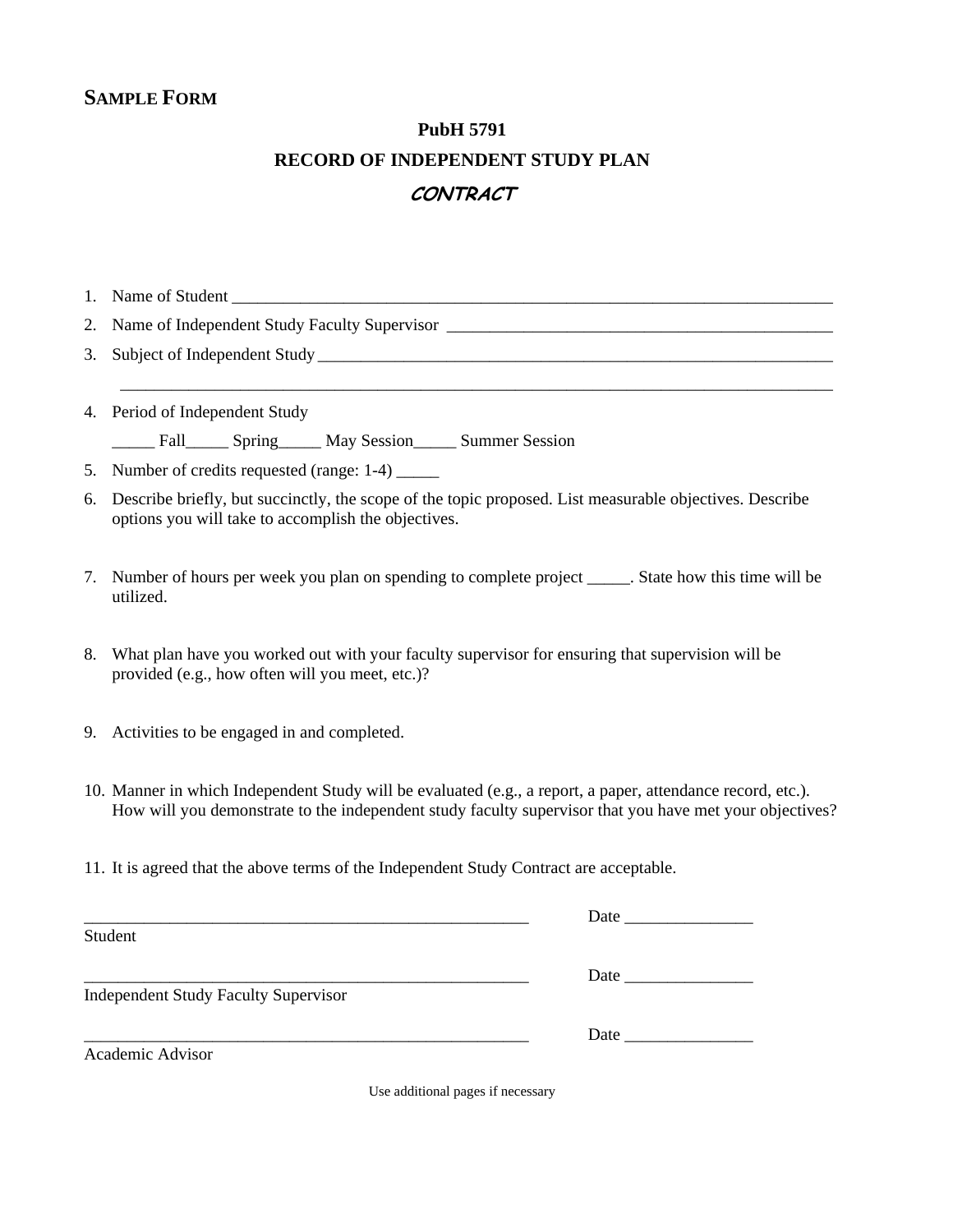# **9.8 Field Experience**

The purpose of the field experience is to develop practical skills and competencies in public health administration and policy practice and to provide an opportunity for the student to accumulate public health administration and policy experience that will enhance job competence and/or placement following completion of the program. A meeting with students is held to discuss the field experience.

An important element in the selection of a field experience is identifying an agency that offers opportunities to further the student's career goals and complements the student's interests and abilities. Although the field experience should not be construed as a job placement service, it can be used effectively as a marketing tool for future employment.

## **MINIMUM REQUIREMENTS**

- 1. All students must successfully complete a field experience which has a *public* health orientation. No waivers will be granted solely on the basis of prior professional experience.
- 2. Field experience requires a minimum of 120 hours and may be fulfilled on either a full-time or part-time basis.

## **REGISTRATION**

Student obtains a "permission number" from the PHAP supervising faculty member and registers for 2 credits under PubH 5796. Grading is judged on an S/N (satisfactory/not-satisfactory) basis.

### **PROCEDURES**

- 1. **Students are expected to assume responsibility for identifying the field experience of their choice. This should be done in consultation with their academic advisor.**
- 2. Students also may identify field experience sites. Selection of the site must be done in consultation with, and approval of, the student's academic advisor. Site for field experience must be able to fulfill student's stated objectives and provide a role model for public health administration and policy knowledge, skills, and attitudes to serve as preceptor.
- 3. Students must select a PHAP supervising faculty member for their field experience who may be the student's academic advisor or another PHAP faculty member.
- 4. Students, in consultation with the PHAP faculty member, are responsible for designing objectives, learning activities and evaluation methods for the field experience (see sample *Field Experience Guidelines Worksheet* in this section). These should describe what the student hopes to gain from the field experience and must be related to *public health administration and policy*. Examples of field experience objectives are:
	- Assessment of community needs.
	- Exposure to the political process as it relates to public health.
	- Understanding of how a county health department operates.
	- Development of community partnerships.
	- Development of programs.
	- Administration of an existing or developing program in the area of long-term care for the elderly.

A draft of the *Student Field Experience Contract* (see sample form in this section) should be approved by the supervising PHAP faculty member before it is discussed with the community preceptor at the field site. The contract can be completed after contacting or meeting with the preceptor.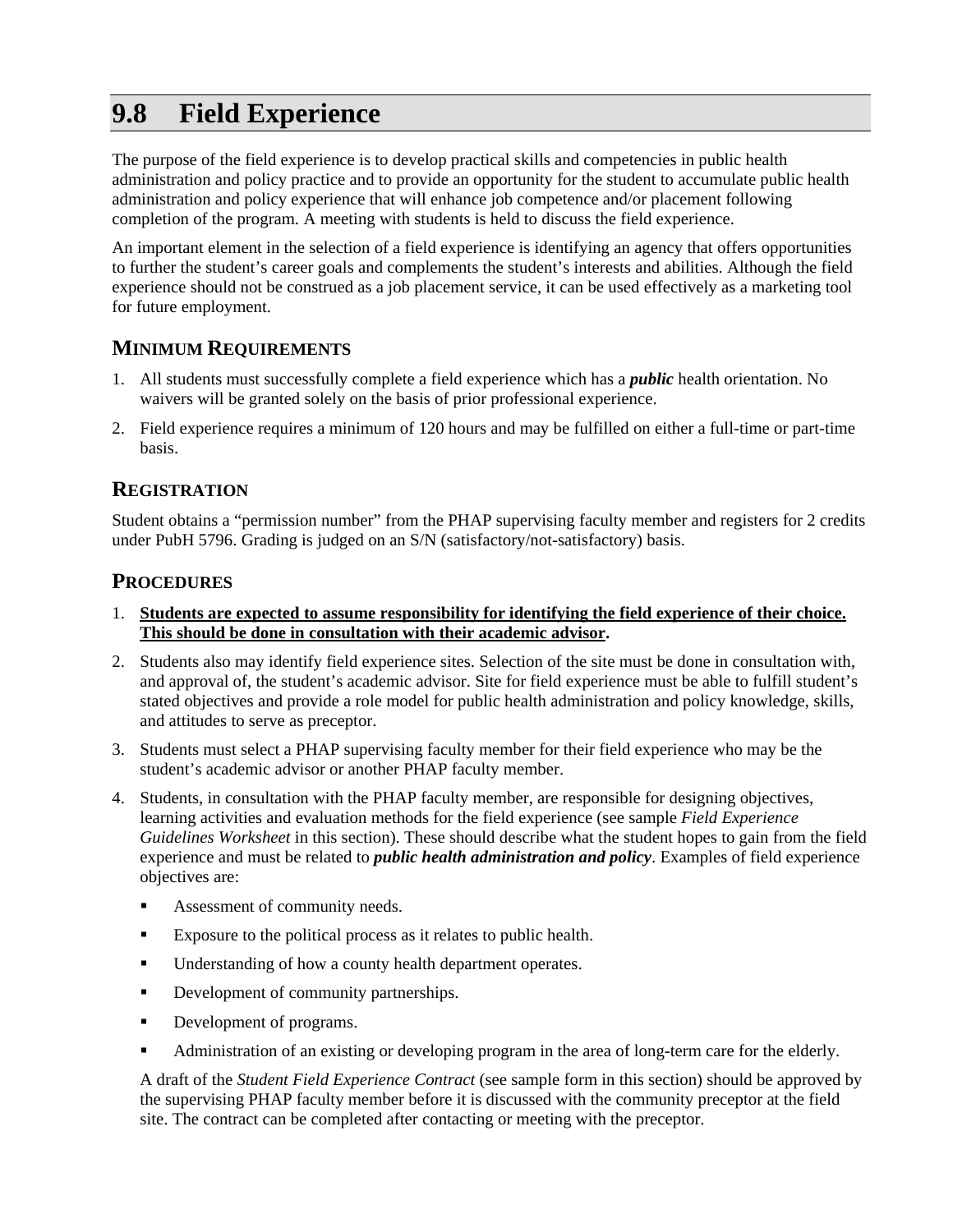- 5. The PHAP faculty supervisor must assure that the activity meets the standards of the program and that the community preceptor has a recognized competency to provide adequate consultation and guidance in overseeing a field experience in public health administration and policy.
- 6. After the student, supervising PHAP faculty member and community preceptor have agreed to pursue the field experience, the student, and community preceptor solidify the field experience agreement and sign the *Student Field Experience Contract* form. The student then submits the *Student Field Experience Contract* form to the supervising PHAP faculty supervisor for approval and signature.

#### 7. **Student are responsible for distributing copies of the signed contract to the PHAP supervising faculty member, community preceptor, and to the PHAP Major Coordinator.**

- 8. The community preceptor completes an evaluation report of the student at the end of the field experience (see the sample *Community Preceptor's Evaluation of Public Health Administration and Policy Field Experience* form in this section). This evaluation is based on the terms of the field experience contract and the criteria defined in the evaluation form.
- 9. The community preceptor submits the evaluation to the PHAP faculty supervisor and recommends a grade.
- 10. The PHAP faculty supervisor meets with the student per the terms of the contract and at the close of the experience for evaluation. The PHAP faculty supervisor submits the evaluation form and the final grade.
- 11. Copies of the *Student Field Experience Contract* and related documents are to be maintained as a part of the student's records in the PHAP office. Students are required to submit a copy of the completed *Student Field Experience Contract* and related documents to the PHAP major coordinator. These documents will be maintained as part of the student's file in the PHAP office.
- 12. Students are responsible for sending a formal letter of thanks to their field preceptor.

**NOTE:** Please be aware that certain facilities are required by Minnesota law to submit paperwork for a criminal background check for all personnel with direct, unsupervised client contact; see *section 6.10* in this guidebook for further information.

### **SAMPLE FORMS**

On the next few pages are samples of the field experience forms mentioned above. The forms can be obtained from the Major Coordinator or at www.hsr.umn.edu/Programs/info/mph/field\_exper.htm.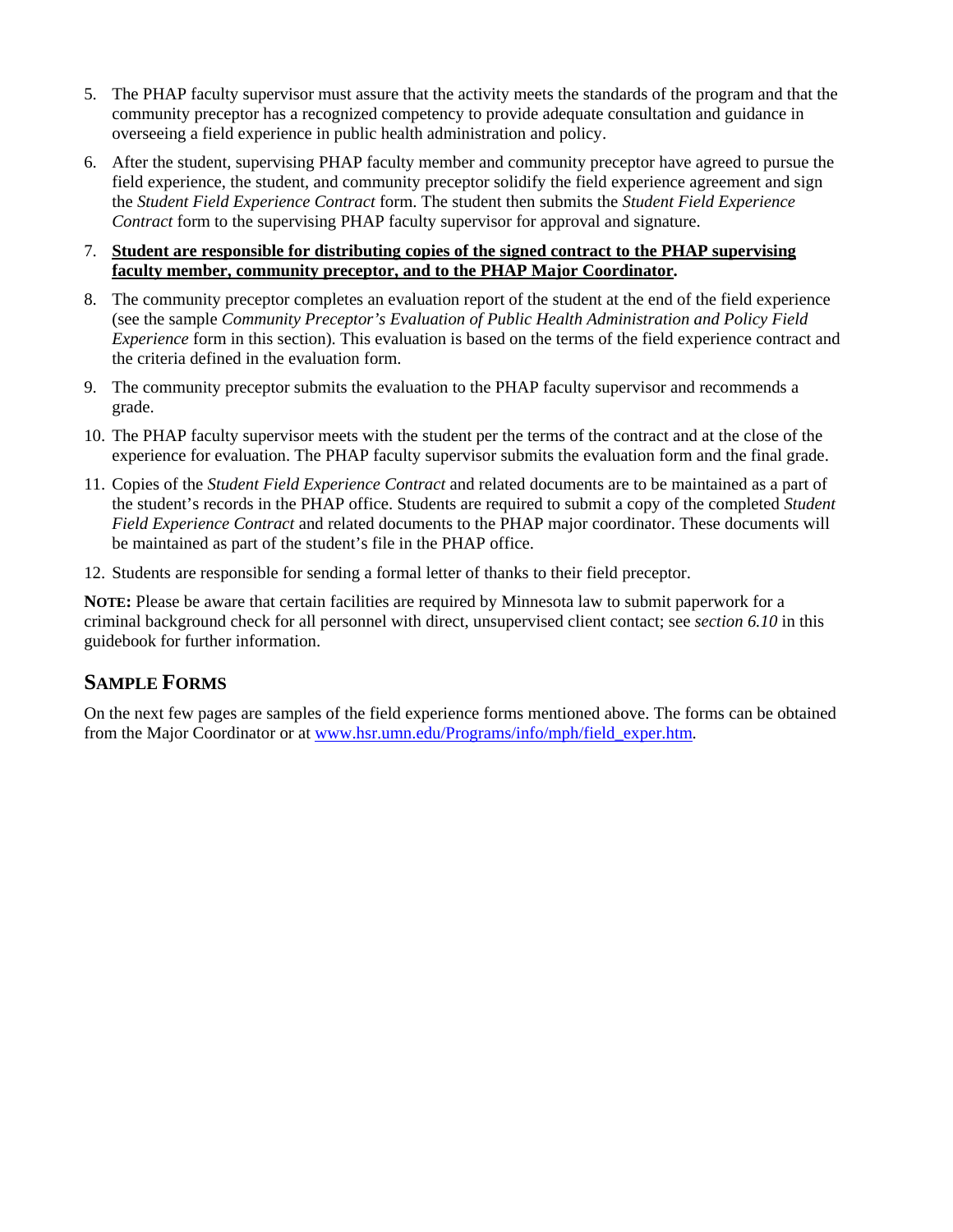## **SAMPLE FORM**

## **FIELD EXPERIENCE GUIDELINES WORKSHEET**

*Learning Objectives* – Development of objectives should include consideration of:

- 1. any previous learning experiences related to public health administration and policy,
- 2. your professional goals and interests,
- 3. any specific new skills you hope to attain,
- 4. selected theories and concepts applicable in the practice of public health administration and policy,
- 5. evidence of practice of a leadership role(s), and
- 6. your contribution(s) to the community setting where your practicum might be based.

| <b>LEARNING RESOURCES</b> | RELATED THEORIES |
|---------------------------|------------------|
| AND STRATEGIES            | AND CONCEPTS     |
|                           |                  |
|                           |                  |
|                           |                  |
|                           |                  |
|                           |                  |
|                           |                  |
|                           |                  |
|                           |                  |
|                           |                  |
|                           |                  |
|                           |                  |
|                           |                  |
|                           |                  |
|                           |                  |
|                           |                  |
|                           |                  |
|                           |                  |
|                           |                  |
|                           |                  |
|                           |                  |
|                           |                  |
|                           |                  |
|                           |                  |
|                           |                  |
|                           |                  |
|                           |                  |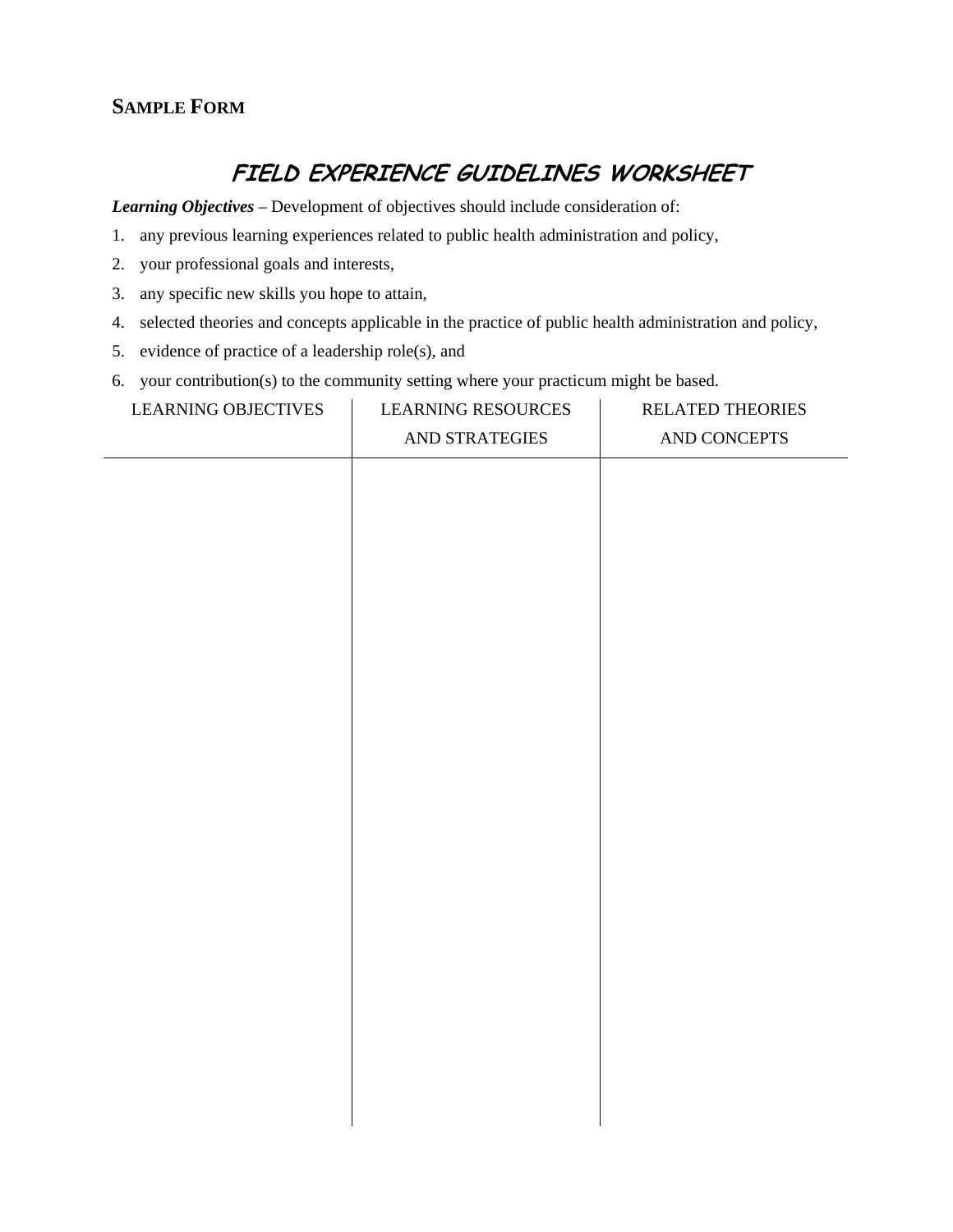## **SAMPLE FORM**

#### PUBLIC HEALTH ADMINISTRATION AND POLICY MAJOR Division of Health Services Research and Policy School of Public Health Mayo Mail Code 97 University of Minnesota Minneapolis, MN 55455

### **STUDENT FIELD EXPERIENCE CONTRACT**

|    | <u> 1989 - Johann John Stone, markin film ar yn y brenin y brenin y brenin y brenin y brenin y brenin y brenin y</u><br>D.Phone                                                                                                                                                                                                                                                                                        |  |  |
|----|------------------------------------------------------------------------------------------------------------------------------------------------------------------------------------------------------------------------------------------------------------------------------------------------------------------------------------------------------------------------------------------------------------------------|--|--|
| Е. | Community Preceptor with whom student will be most directly associated in the conduct of this field<br>experience and who will be involved in evaluation of student.                                                                                                                                                                                                                                                   |  |  |
|    |                                                                                                                                                                                                                                                                                                                                                                                                                        |  |  |
|    |                                                                                                                                                                                                                                                                                                                                                                                                                        |  |  |
|    | Address experience and the contract of the contract of the contract of the contract of the contract of the contract of the contract of the contract of the contract of the contract of the contract of the contract of the con                                                                                                                                                                                         |  |  |
|    | Phone $\frac{1}{\sqrt{1-\frac{1}{2}}}\left\{ \frac{1}{2}, \frac{1}{2}, \frac{1}{2}, \frac{1}{2}, \frac{1}{2}, \frac{1}{2}, \frac{1}{2}, \frac{1}{2}, \frac{1}{2}, \frac{1}{2}, \frac{1}{2}, \frac{1}{2}, \frac{1}{2}, \frac{1}{2}, \frac{1}{2}, \frac{1}{2}, \frac{1}{2}, \frac{1}{2}, \frac{1}{2}, \frac{1}{2}, \frac{1}{2}, \frac{1}{2}, \frac{1}{2}, \frac{1}{2}, \frac{1}{2}, \frac{1}{2}, \frac{1}{2}, \frac{1}{$ |  |  |
| Ε. | Period of Field Experience _________________________ Semester ___________ Year<br>Where possible, indicate hours and days each week scheduled for this experience.                                                                                                                                                                                                                                                     |  |  |
| F. | List measurable objectives and related theories and concepts from public health administration and<br>policy.                                                                                                                                                                                                                                                                                                          |  |  |
| G. | Describe the activities, learning strategies and resources you will use to complete your objectives.                                                                                                                                                                                                                                                                                                                   |  |  |
| H. | List other organizations to be utilized in your Field Experience.                                                                                                                                                                                                                                                                                                                                                      |  |  |
| I. | Outline the plan for ongoing supervision by your Community Preceptor.                                                                                                                                                                                                                                                                                                                                                  |  |  |
| J. | Describe the manner in which your work will be evaluated by your Community Preceptor and Faculty<br>Supervisor (e.g. a report, a paper, etc.). How will you demonstrate that you have met your objectives?                                                                                                                                                                                                             |  |  |
| Κ. | The preceding terms of the Field Experience Contract are agreeable.                                                                                                                                                                                                                                                                                                                                                    |  |  |
|    |                                                                                                                                                                                                                                                                                                                                                                                                                        |  |  |
|    | PHAP Faculty Supervisor<br><u>Date</u>                                                                                                                                                                                                                                                                                                                                                                                 |  |  |

Community Preceptor\_\_\_\_\_\_\_\_\_\_\_\_\_\_\_\_\_\_\_\_\_\_\_\_\_\_\_\_\_\_\_\_\_\_\_\_\_ Date \_\_\_\_\_\_\_\_\_\_\_\_\_\_\_\_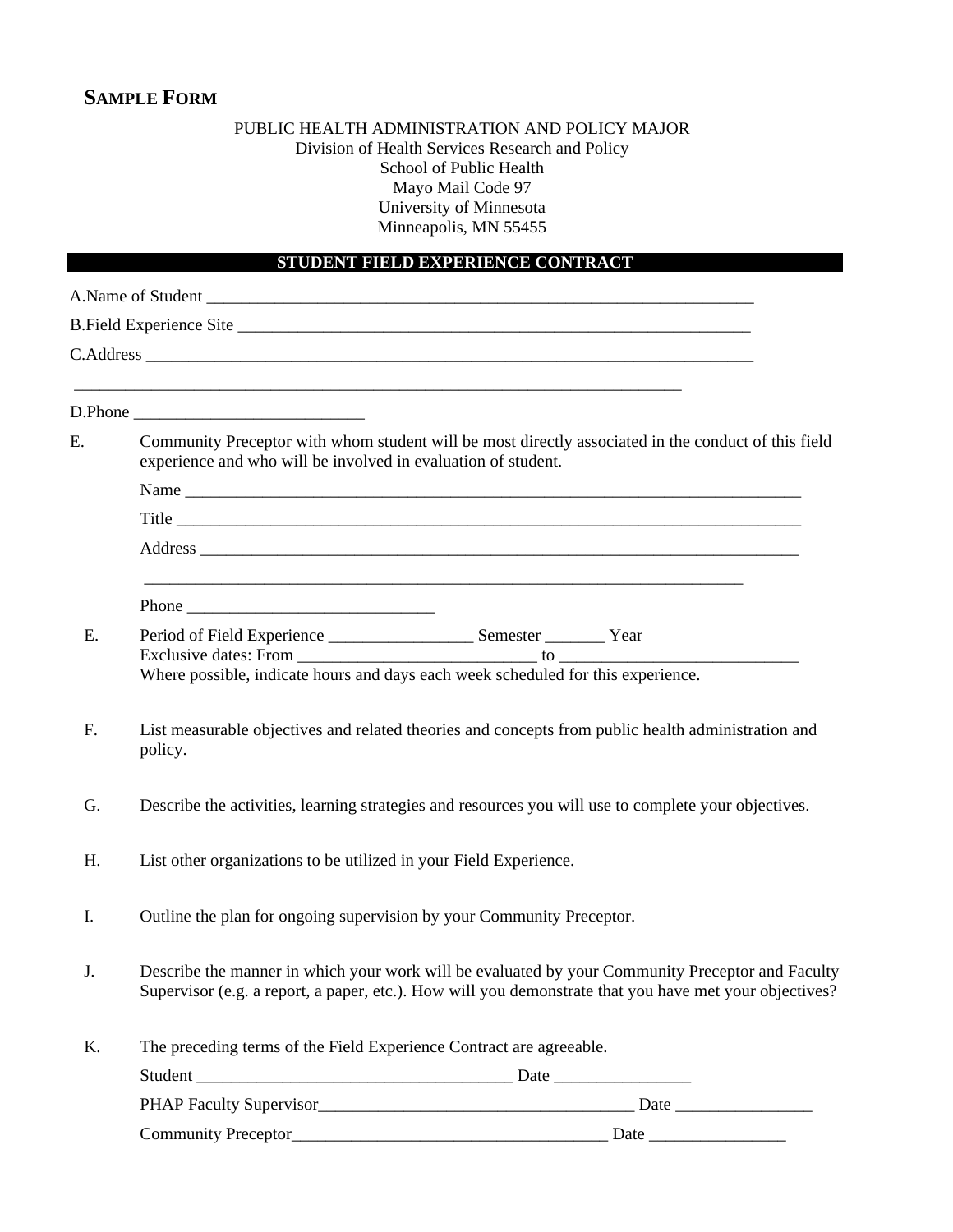#### PUBLIC HEALTH ADMINISTRATION AND POLICY MAJOR Division of Health Services Research and Policy School of Public Health Mayo Mail Code 97 University of Minnesota Minneapolis, MN 55455

#### **COMMUNITY PRECEPTOR'S EVALUATION OF PUBLIC HEALTH ADMINISTRATION AND POLICY FIELD EXPERIENCE**

Date \_\_\_\_\_\_\_\_\_\_\_\_\_\_\_\_\_\_\_\_\_\_\_\_

Name of Student \_\_\_\_\_\_\_\_\_\_\_\_\_\_\_\_\_\_\_\_\_\_\_\_\_\_\_\_\_\_\_\_\_\_\_\_\_\_\_\_\_\_\_\_\_\_\_\_\_\_\_\_\_\_\_\_\_\_

Name of Community Preceptor \_\_\_\_\_\_\_\_\_\_\_\_\_\_\_\_\_\_\_\_\_\_\_\_\_\_\_\_\_\_\_\_\_\_\_\_\_\_\_\_\_\_\_\_\_\_\_\_\_\_\_\_\_\_\_\_\_\_

Field Experience Site

Time Span of Field Experiencefrom \_\_\_\_\_\_\_\_\_\_\_\_\_\_\_\_\_\_\_\_\_\_\_\_to \_\_\_\_\_\_\_\_\_\_\_\_\_\_\_\_\_\_\_\_\_

Evaluate the objectives as stated in the student's Field Experience Contract in the space below. (Student lists objectives.)

\_\_\_\_\_\_\_\_\_\_\_\_\_\_\_\_\_\_\_\_\_\_\_\_\_\_\_\_\_\_\_\_\_\_\_\_\_\_\_\_\_\_\_\_\_\_\_ \_\_\_\_\_\_\_\_\_\_\_\_\_\_\_\_\_\_\_\_

\_\_\_\_\_\_\_\_\_\_\_\_\_\_\_\_\_\_\_\_\_\_\_\_\_\_\_\_\_\_\_\_\_\_\_\_\_\_\_\_\_\_\_\_\_\_\_\_ \_\_\_\_\_\_\_\_\_\_\_\_\_\_\_\_\_\_\_\_

Any additional comments regarding student's performance.

Final Grade Recommendation

The Field Experience is graded on an S-N (satisfactory/not satisfactory) system only.

Recommended final grade \_\_\_\_\_\_\_\_\_\_\_\_\_

Community Preceptor's signature Date

PHAP Faculty Supervisor's comments

Final grade awarded \_\_\_\_\_\_\_\_\_\_\_\_\_\_

PHAP Faculty Advisor's signatureDate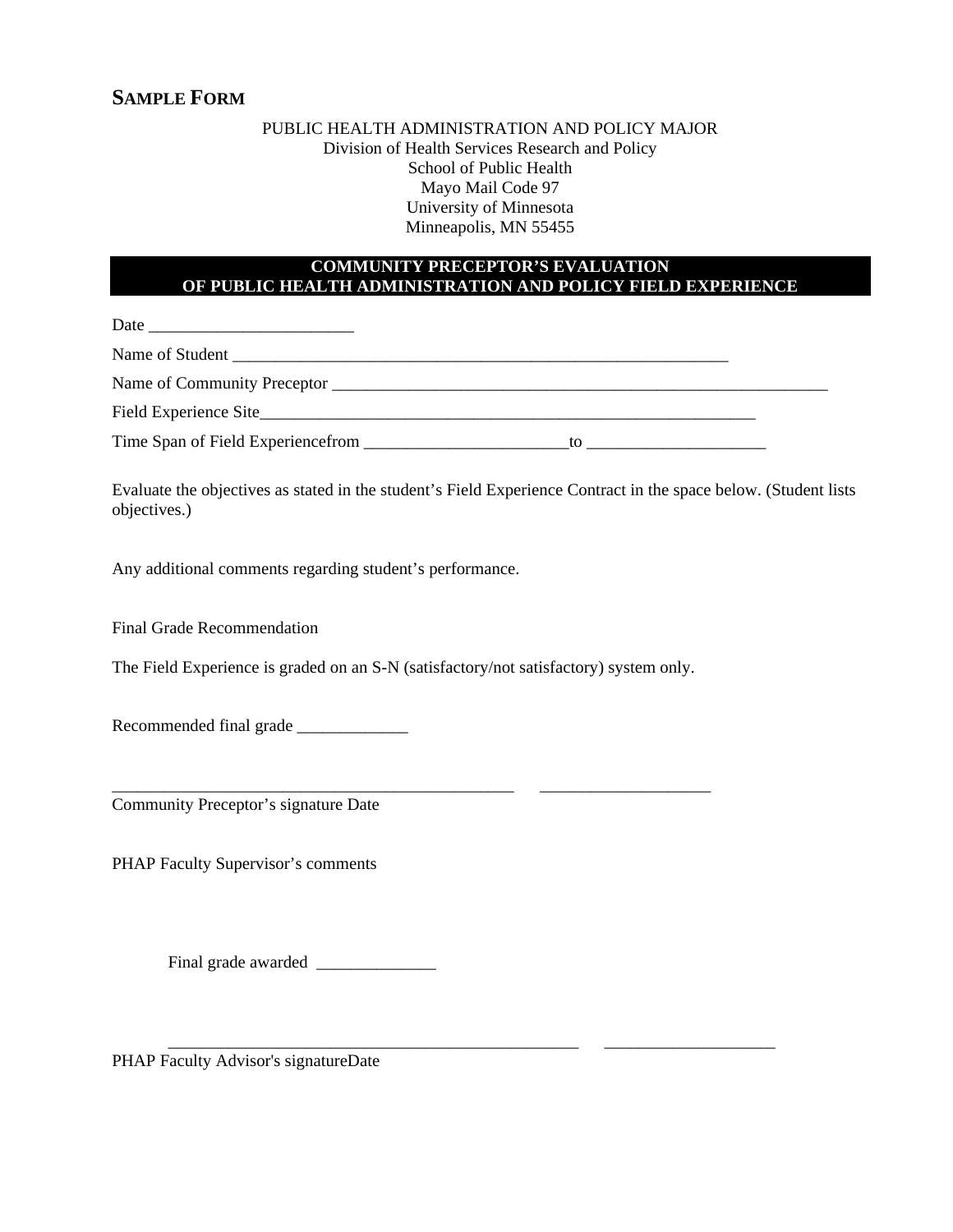# **9.9 Master's Project**

## **PURPOSE**

The purpose of the Master's Project is to have students demonstrate:

- Familiarity with the tools of research or scholarship in the field of public health;
- The ability to work independently; and
- The ability to effectively present, in written form, the results of their investigation.

## **REGISTRATION**

Students are required to discuss the Master's Project with their PHAP faculty advisor prior to registration. Students then obtain a "permission number" from their advisor and register for the appropriate section of PubH 5794, 2 credits, S/N grading basis.

## **PROJECT OPTIONS**

In consultation with the PHAP Faculty Advisor, students choose one of three options for their Master's Project. The options are 1) Critical Literature Review Project; 2) Research Project; 3) Applied Field Project.

## **TOPIC SELECTION**

The scope and depth of issues that influence public health administration and policy practice may seem overwhelming to students who are new to the field. Although it may be difficult to decide on a topical area for the Master's Project, students are encouraged to begin thinking about a topic during their first semester of study, and begin writing their project as early as possible.

Students may select topics as a result of prior experience, field experience, coursework, research study of a particular PHAP faculty member, or other meaningful and relevant area of interest.

## **PROJECT ETHICS**

Students are expected to abide by the University's Student Conduct Code in completing their Master's Project. A copy of this document is available for review in the PHAP coordinator's office, D-359 Mayo. Particularly important is the issue of plagiarism.

## **RESEARCH SUBJECTS' PROTECTION PROGRAM APPROVAL**

Students should consult with their PHAP Faculty Advisor as to whether approval is needed for the research project from the University's Institutional Review Board (IRB) Research Subjects' Protection Program. Procedures and application materials are available from the IRB office in D528 Mayo. Depending on the nature and methodology of the research project, students may be able to file for exemption from the Committee review. See *section 6.11* in this guidebook for further information.

## **PROJECT FORMAT AND STYLE**

Papers should be typed, double-spaced, and approximately 30-40 pages in length including references. Tables, charts and conceptual models can be used to illustrate and summarize information. For reference and guidance on style, the following style manuals are recommended:

- American Medical Association, American Medical Association Manual of Style. 9th ed. Chicago, IL: American Medical Association, 1998.
- American Psychological Association, Publication Manual of the American Psychological Association. 5th ed. Washington, DC: American Psychological Association, 2001.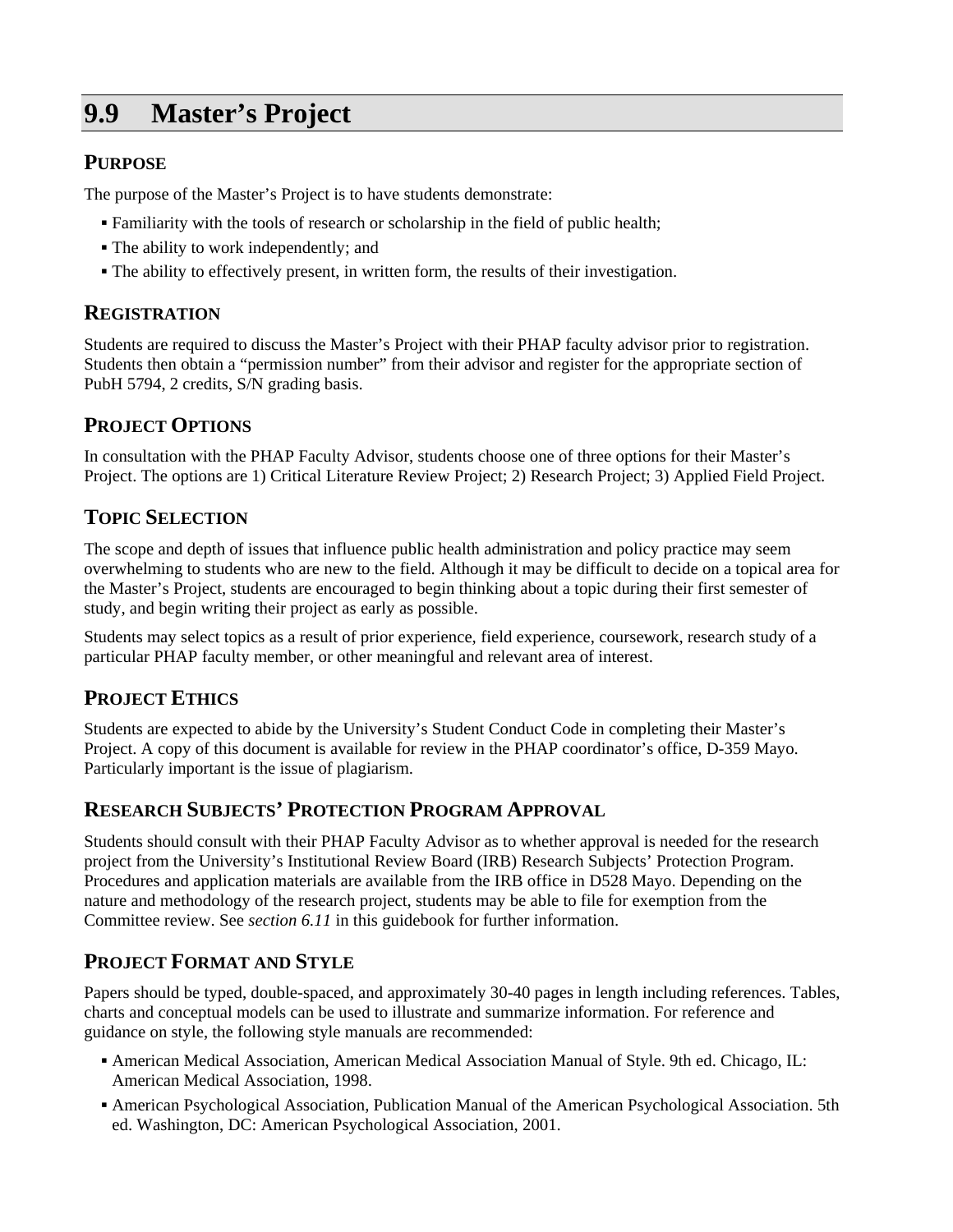## **READERS FOR THE MASTER'S PROJECT**

The Master's Project shall be read and evaluated by two readers. One reader must be the PHAP Faculty Advisor. The other reader may be a faculty member within the University, an adjunct faculty, or a public health professional in a leadership position in the community with at least a Master's degree. The student, in consultation with the PHAP Faculty Advisor, will select the other reader.

## **COMPLETION TIMETABLE FOR THE MASTER'S PROJECT**

After choosing a topic, students prepare an outline for the project and submit it along with the *Master's Project Approval* Form (see sample form below) to the PHAP Faculty Advisor, with a copy for the PHAP Coordinator. Each student should allow a minimum of 16 weeks to complete the tasks involved in preparing the final draft of the project after the outline has been approved. The purpose of establishing the above mentioned deadlines is to give the student as much constructive criticism and guidance as necessary while leaving sufficient time for the designated project readers to review the formal document and meet with the student prior to the deadline for submitting grades for graduating students.

After the Master's Project has been approved by both the Faculty Advisor and Reader students must submit the *Master's Project Approval Form* signed by the Faculty Advisor and Reader, and two bound copies of the final approved version of the Master's Project: one for the PHAP Coordinator and one for the Faculty Advisor. Please have the paper bound with a Velo Bind Cover with a clear cover and a black vinyl back. No grade will be entered or changed for PubH 5794 until the student has complied with this request. Completed Master's Projects can be reviewed by PHA students upon request.

## **SAMPLE FORM**

## **MASTER'S PROJECT APPROVAL FORM**

| <b>Student's Name</b>                                                                                                                       |  |
|---------------------------------------------------------------------------------------------------------------------------------------------|--|
| Project Title                                                                                                                               |  |
|                                                                                                                                             |  |
| Attach outline as described in "Completion Time Table for Master's Project" in section 7.8 of the student                                   |  |
| <u>guidebook.</u>                                                                                                                           |  |
|                                                                                                                                             |  |
| Reader's Name                                                                                                                               |  |
| <b>Type of Project:</b>                                                                                                                     |  |
| 1. CRITICAL REVIEW PROJECT                                                                                                                  |  |
| <b>RESEARCH PROJECT</b><br>$2^{+}$                                                                                                          |  |
| <b>APPLIED FIELD PROJECT</b><br>3 <sub>1</sub>                                                                                              |  |
| Project has been approved to proceed:                                                                                                       |  |
|                                                                                                                                             |  |
| Reader's Signature<br><u> 1988 - Johann Harry Harry Harry Harry Harry Harry Harry Harry Harry Harry Harry Harry Harry Harry Harry Harry</u> |  |
| Project has been satisfactorily completed:                                                                                                  |  |
|                                                                                                                                             |  |
| Reader's Signature                                                                                                                          |  |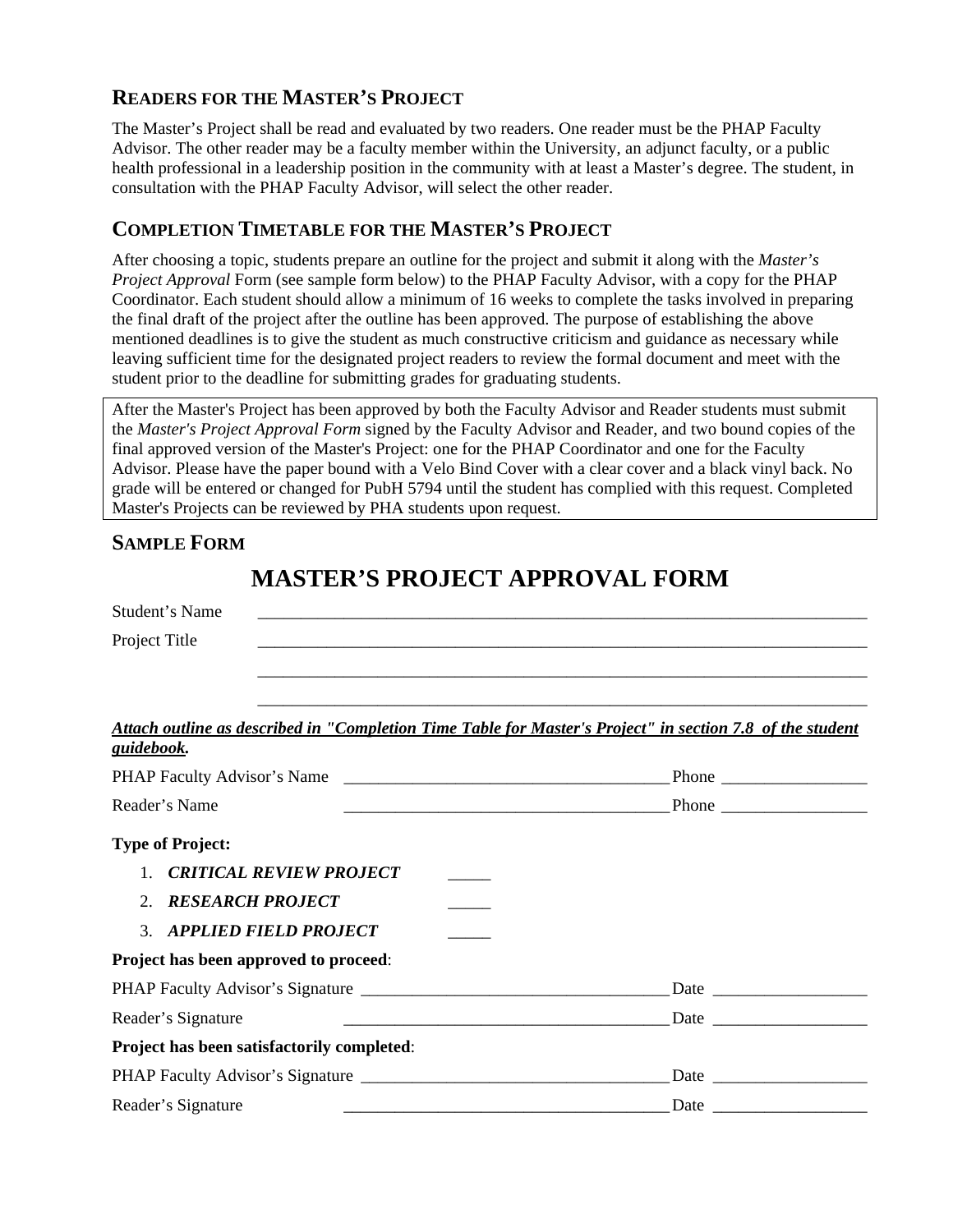# **9.10 Description of Master's Project Options**

## **OPTION 1: CRITICAL REVIEW PROJECT**

This option gives students the opportunity to perform a comprehensive, integrative review of the published literature in a specific area that is relevant to public health administration and policy.

### **Objectives**

- 1. To demonstrate the student's ability to initiate and successfully complete a comprehensive review of the literature in an area of public health administration and policy.
- 2. To demonstrate the student's ability to critically and systemically evaluate the scientific, programmatic, or practice and policy implications of a literature review to the selected public health administration and policy content area.
- 3. To demonstrate the student's ability to recognize gaps in existing knowledge as well as areas in need of further clarification.
- 4. To demonstrate the student's ability to assess the relevance of the existing literature as it pertains to public health administration and policy practice.

#### **Components**

- I. Title and Approval Page
- II. Abstract not to exceed 250 words
- III. Acknowledgments
- IV. Table of Contents
- V. Introduction
	- A. Statement and development of problem, including its significance to public health administration and policy
	- B. Conceptual model or theoretical framework (if appropriate)
	- C. Statement of purpose
- VI. Methodology
	- A. Method used to collect articles
	- B. Criteria for including or excluding articles in review
	- C. Criteria for assessing articles
- VII. Integrative Literature Review and Analysis
- VIII. Discussion
	- A. Summary of trends in the literature
	- B. Strengths, weaknesses, and gaps in literature including
		- 1) Measurement of concepts (including validity and reliability)
		- 2) Populations and data sources
		- 3) Study designs
		- 4) Analyses and data presentation techniques and their adequacy
		- 5) Appropriateness of conclusions
	- C. Implications for public health administration and policy
	- D. Conclusion
- IX. References
- X. Appendices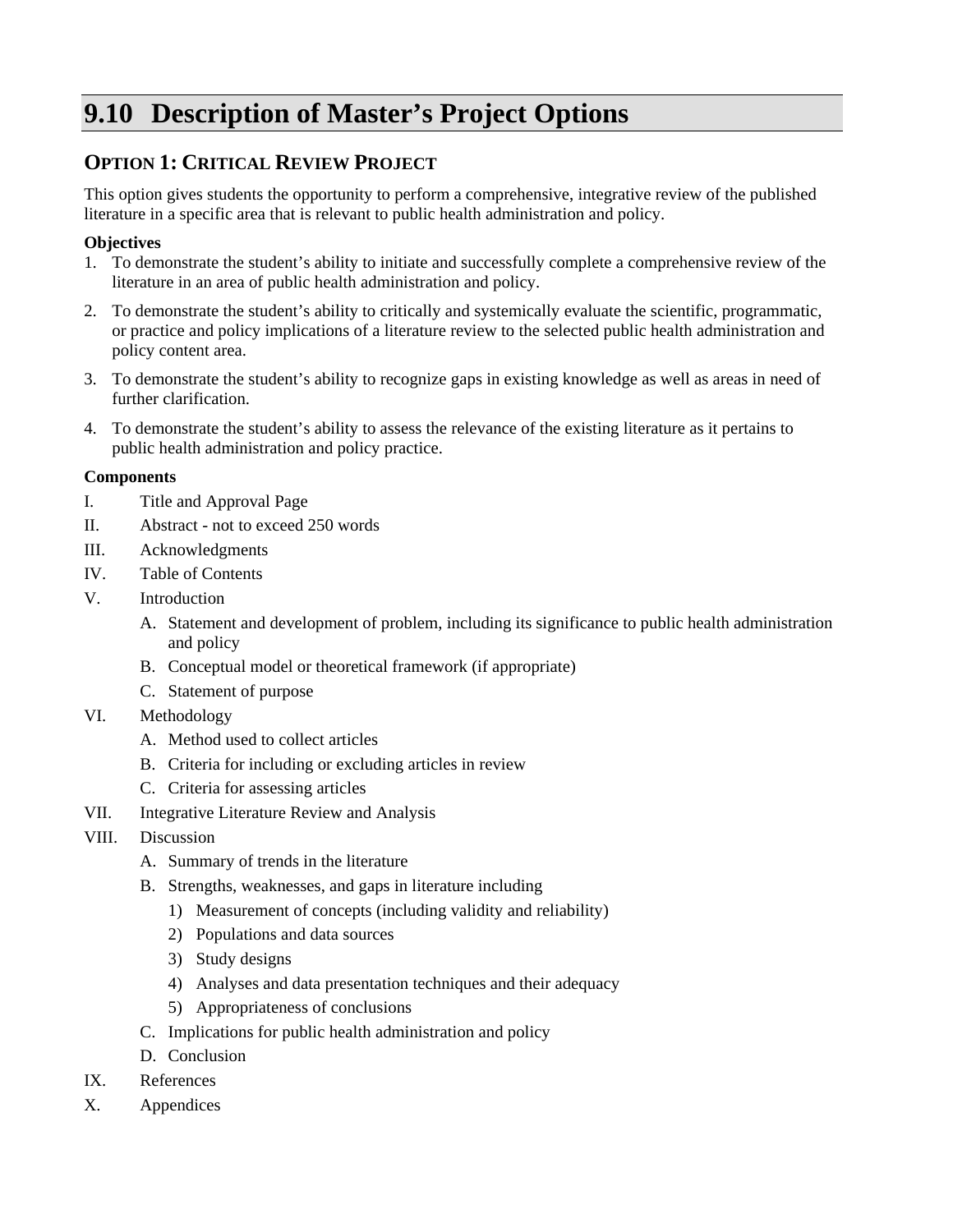## **OPTION 2: RESEARCH PROJECT**

This option is available for students who would like to apply research skills and analyze data (either primary or secondary). This project focuses on pertinent questions or issues relating to public health administration and policy.

### **Objectives**

- 1. To demonstrate the student's ability to conduct research using scientific methods.
- 2. To demonstrate the student's ability to organize a body of information into a cohesive and acceptable analytic format.
- 3. To demonstrate the student's ability for assessing the relevance of the project findings and translating this knowledge into future research, policy, and programmatic implications.

#### **Components**

- I. Title and Approval Page
- II. Abstract not to exceed 250 words
- III. Acknowledgments
- IV. Table of Contents
- V. Introduction
	- A. Statement and development of problem, including its significance to public health administration and policy
	- B. Conceptual model or theoretical framework (if appropriate)
	- C. Statement of purpose
- VI. Literature Review and Analysis
- VII. Methodology
	- A. Study design
	- B. Description of data base/population and sample selection procedures including nature of response and non-response, as appropriate
	- C. Analytic technique used quantitative, qualitative, as appropriate
- VIII. Results
- IX. Discussion
	- A. Description of how findings confirm/depart from those of others
	- B. Strengths and weaknesses of study
	- C. Implications for public health administration and policy
	- D. Conclusion
- X. References
- XI. Appendices (include copies of instruments, surveys, records used)

## **OPTION 3: APPLIED FIELD PROJECT**

PHAP students may have an opportunity to work with an agency or combine their Field Experience with the Master's Project requirement depending on the needs of the agency and the interests of the students.

#### **Objectives**

- 1. To determine the student's ability to develop or evaluate program plans and priorities.
- 2. To demonstrate the student's ability to plan and organize a body of technical information into a cohesive and acceptable report format.
- 3. To demonstrate the student's ability for assessing the relevance of the findings of the project and translating this knowledge into policy and programmatic implications.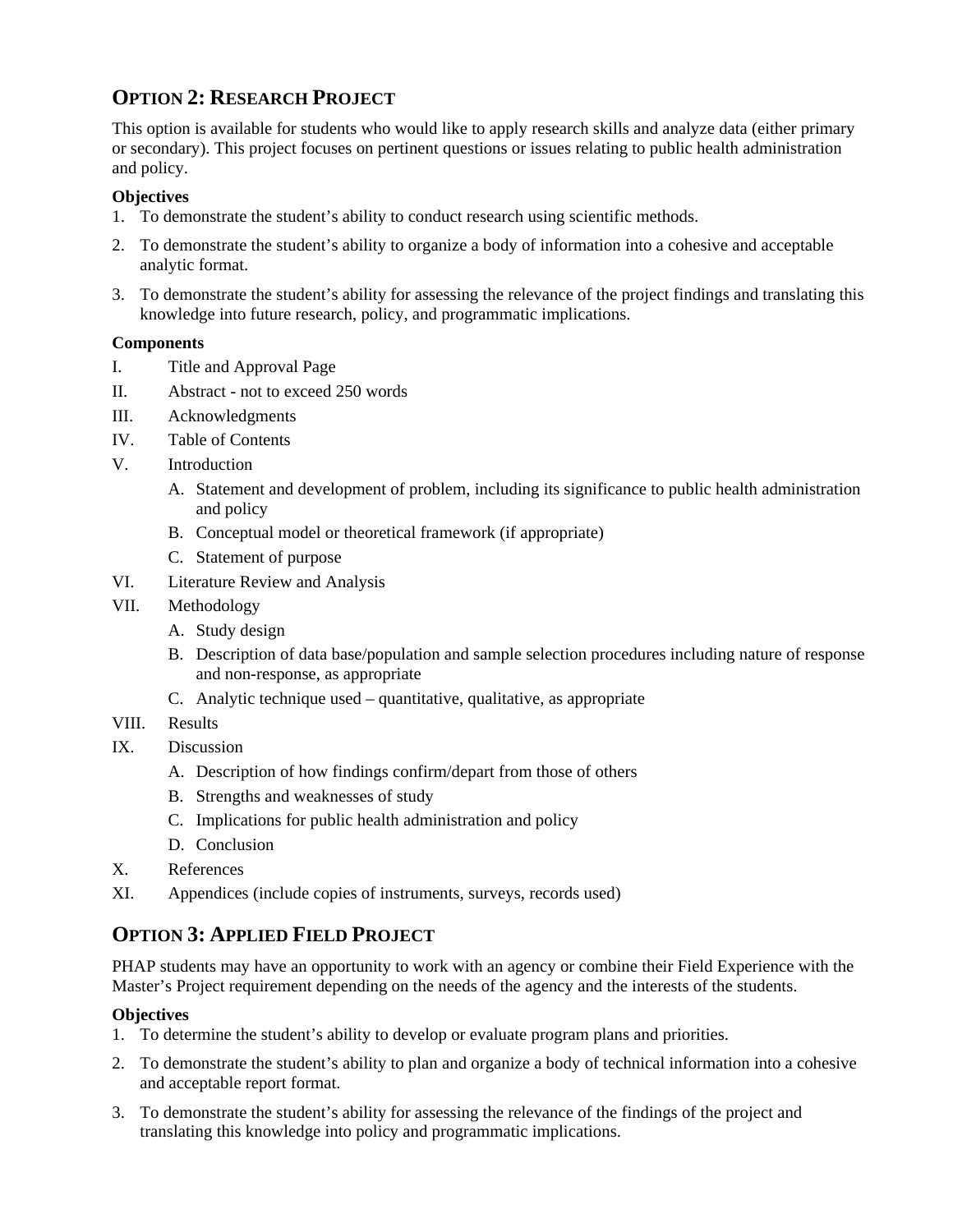The Applied Field Project is based upon the project(s) that the student has initiated during the course of her/his Field Experience. The project could address topics of current relevance to public health administration and policy practice that may include program evaluation, community needs assessment, an assessment of current practices or policies, data systems, screening methods, etc.

An in-depth review of literature is to be included in the report along with a critical examination of issues involved. This report should be suitable for distribution to public health administration and policy related agencies and should therefore be written in a style and format usable and useful to program planners and policy makers.

#### **Components**

- I. Title and Approval Page
- II. Abstract not to exceed 250 words
- III. Acknowledgments
- IV. Table of Contents
- V. Introduction
	- A. Statement and development of problem, including its significance to public health administration and policy
	- B. Conceptual model or theoretical framework (if appropriate)
	- C. Statement of purpose
- VI. Literature Review and Analysis
- VII. Methodology
	- A. Study design
	- B. Description of data base/population and sample selection procedures including nature of response and non-response, as appropriate
	- C. Analytic technique used quantitative, qualitative, as appropriate
- VIII. Results
- IX. Discussion
	- A. Description of how findings confirm/depart from those of others
	- B. Strengths and weaknesses of study
	- C. Implications for public health administration and policy
	- D. Conclusion
- X. References
- XI. Appendices (include copies of instruments, surveys, records used)

# **9.11 Comprehensive Exam**

**Students who entered the program Fall, 2004:** Do NOT take the Comprehensive Exam.

**Students who entered the program Fall 2003 or before:** have the option of either taking the Comprehensive Exam OR Master's Project Seminar.

**The comprehensive written examination** assesses the degree to which program learning objectives have been met. The questions are based on the material covered in the Public Health Administration and Policy core courses.

The objective of the exam is to assess the student's mastery of core public health administration and policy topics. Since the exam tests mastery of core material, it is not designed to test expert knowledge. But, since it is a mastery exam of core material, we expect that students will demonstrate very high competence at knowing and applying the core public health administration and policy material.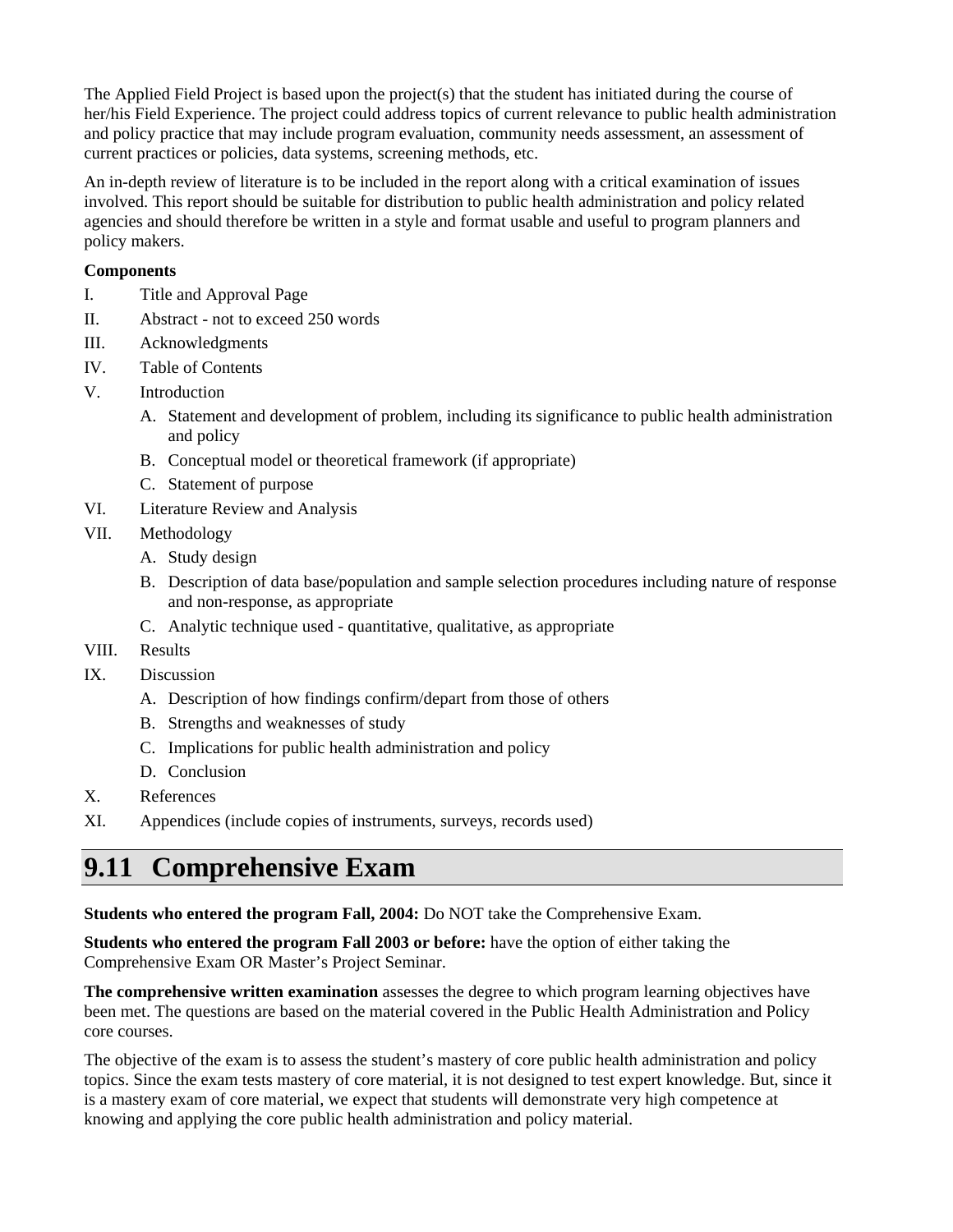We expect that all students will ultimately pass the comprehensive exam, however there is a risk of failing because students are allowed to take the exam only three times. Students who do not successfully complete the comprehensive examination within three tries do not complete the Masters of Public Health in Public Health Administration and Policy degree. In our experience, this is a very rare occurrence. In fact, more than 90% of the students pass the comprehensive exam on their first try.

## **EXAM PROCEDURE**

The exam is given two times a year, at the completion of the Fall and Spring semesters. Students should take the exam in the semester closest to the semester in which they expect to graduate.

The exam consists of four questions, which cover core public health administration and policy material that have been the topic of core public health administration and policy courses. Students choose three of the four questions to answer. The questions evaluate competency and the ability to integrate material across areas.

It is to the student's advantage to avoid delays in completing the comprehensive exam. Each time the exam is given, the exam will reflect current curricular content. While we expect that core curricular content will remain stable over time, we cannot guarantee that content will not change. If it does change in a significant manner, we will warn students of planned changes and work with students to minimize adverse impacts of the changes at the time of the change.

The exam process each semester consists of the initial exam plus an opportunity to retake any questions failed. Students who fail to answer any question successfully by the end of the retake process will have failed the semester's comprehensive exam.

Students are allowed a maximum of three attempts to pass the comprehensive exam, where an attempt is taking the full exam at the end of a semester.

## **EXAM EVALUATION**

Three possible grades are awarded: 1) Pass with Distinction; 2) Pass; 3) Retake (all or a portion of the exam)

## **EXAM SCHEDULE**

- The Fall exam is given on the Friday preceding the Thanksgiving holiday. The Spring exam is given on the last Friday in April.
- One week prior to the end of the semester students informed of results
- At semester end retake exam for failed questions
- One week after end of semester students are informed of final examination results
- This schedule insures that all exam results will be available before graduation paperwork needs to be filed.

# **9.12 PHAP Awards and Honors**

The **LEE D. AND DONNA STAUFFER SCHOLARSHIP** is awarded annually by the PHAP faculty to one or more incoming PHAP students who show(s) high promise of early achievement as a leader in the practice of public health administration. Scholarship is administered as a graduate assistantship.

The **COMMUNITY SERVICE AWARD IN PUBLIC HEALTH ADMINISTRATION** is awarded to a graduating PHAP student who demonstrates leadership and innovative public health service to the community.

The **BARBARA ANN WALTON SPRADLEY LEADERSHIP AWARD** is given to a graduating student who has demonstrated excellence in leadership as a student in the PHAP Major.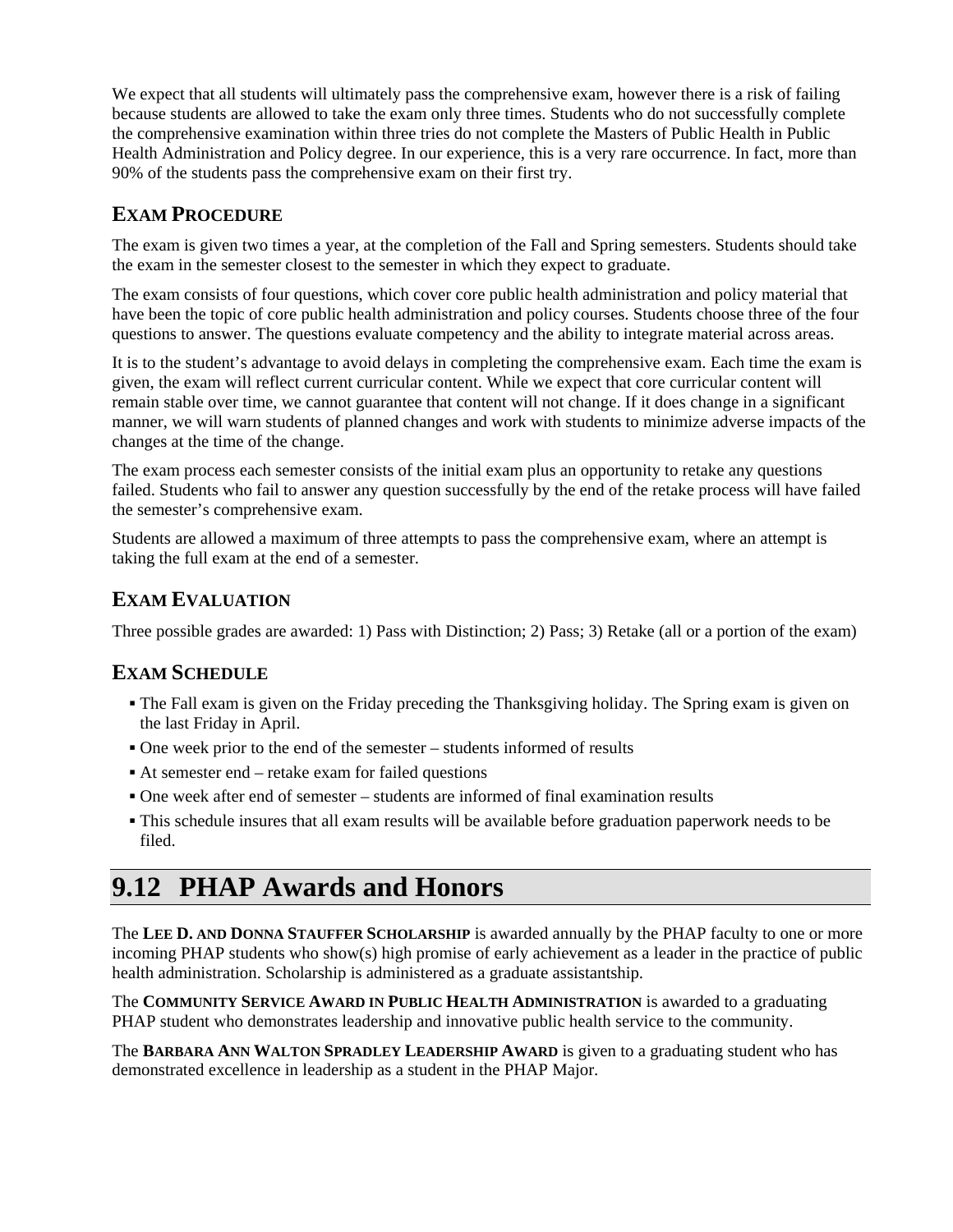The **DELTA OMEGA NOMINATION** of a PHAP student in the national honorary society for graduate studies in public health. Membership in Delta Omega reflects the dedication of an individual to quality in the field of public health and to protection and advancement of the health of all people.

**NOTE:** For information about other School of Public Health awards and scholarships, see *section 5.3* of this guidebook.

# **9.13 PHAP Community Leaders Advisory Council**

#### **Donna Anderson**

Ex-Officio Public Health Director of Dakota County (retired) 1658 Jefferson Ave, St. Paul MN 55105 Phone: 651.690.1357 E-mail: annodan@att.net

#### **John R. Baird, M.D.**

State Medical Officer North Dakota Department of Health 600 E. Boulevard Ave., Dept 301 Bismarck, ND 58505-0200 (701) 328-2372 FAX (701) 328-4727 e-mail: jbaird@state.nd.us

#### **Anne Barry**

Deputy Commissioner of Finance Department of Finance 400 Centennial Office Building 658 Cedar St, St. Paul, MN 55155 Phone: 651.296.2531<br>Fax: 651.296.8685 651.296.8685 E-mail: anne.barry@state.mn.us

#### **Janny Dwyer Brust**

Director of Community Affairs and Medical Policy Minnesota Council of Health Plans Court International Building, Suite 255 South 2550 University Ave W, St. Paul, MN 55114 Phone: 651.645.0099 ext 12 Fax: 651.645.0098 E-mail: brust@mnhealthplans.org

#### **Rob Fulton**

**Director** St. Paul-Ramsey County Dept. of Public Health 50 W Kellogg Blvd, Rm. 930, St. Paul, MN 55102 Phone: 651.266.2424 Fax: 651.266.2593 E-mail: rob.fulton@co.ramsey.mn.us

#### **Gayle Hallin**

Director of Community Health Services United Health Group, Evercare Division 6300 Olson Memorial Hwy, Golden Valley, MN 55427 Phone: 763.797.2995 E-mail: gayle\_a\_hallin@uhc.com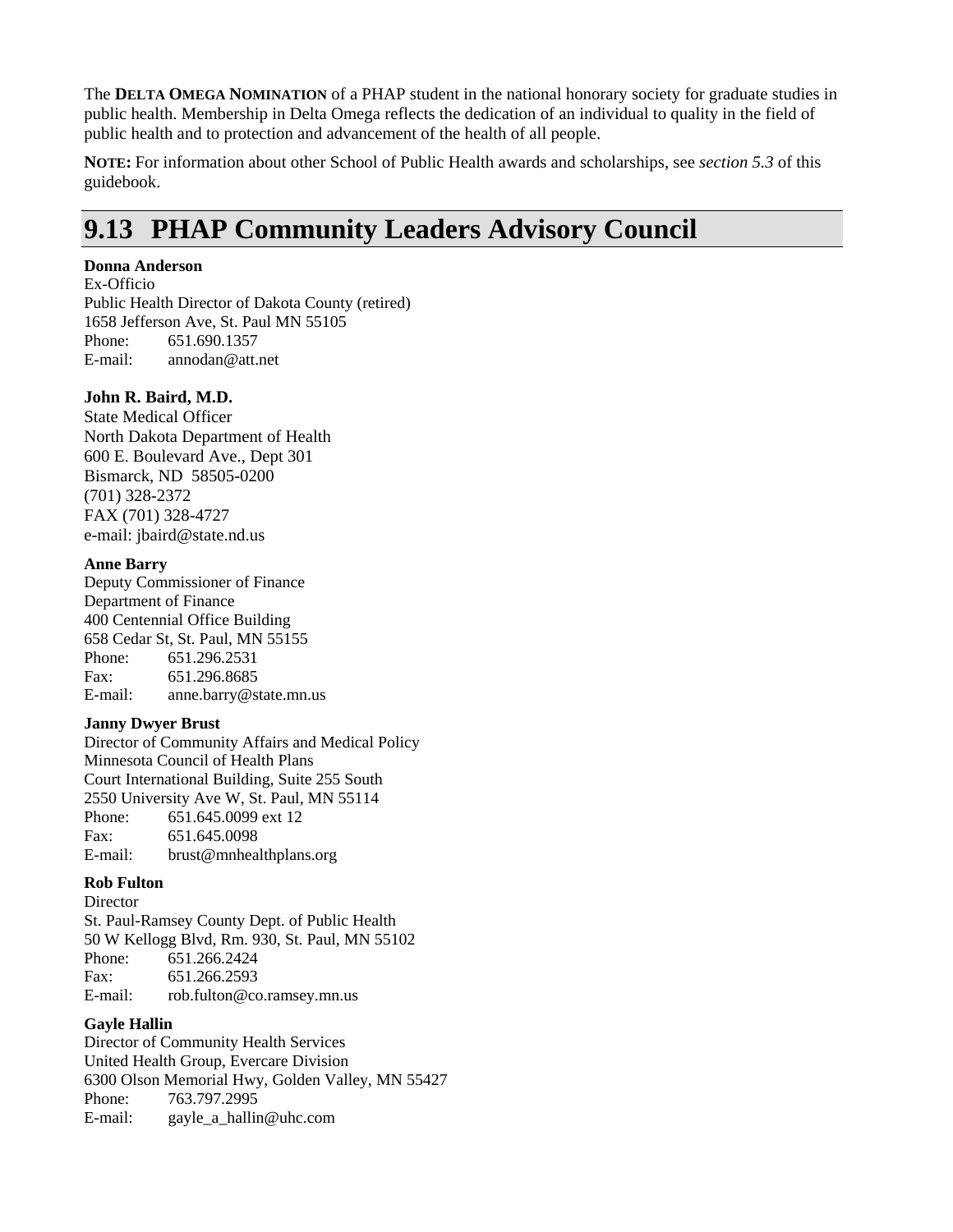#### **Jaime L. Martinez**

Community Development Manager MN Partnerships for Action Against Tobacco 90 Park St, Suite 400 St. Paul, MN 55103 Phone: 651.224.0900 Fax: 651.224.1700 E-mail: jmartinez@mpaat.org

#### **Michael Moen**

Executive Director American Healthways/Blue Cross and Blue Shield of Minnesota Incubator Project Phone: 715-549-6315 Fax: 715-549-6316 E-mail: michaelmoen@aol.com

#### **Gretchen Musicant**

Director, Public Health Initiatives Minneapolis Dept of Health and Family Support 4<sup>th</sup> Street S, Minneapolis, MN 55415-1372 Phone: 612.673.3955 Fax: 612.659.1477 E-mail: gretchen.musicant@ci.minneapolis.mn.us

#### **Brian Osberg**

Assistant Commissioner of Health Care Department of Human Services 444 Lafayette Road North St. Paul MN 55155-3852 651-284-4388 e-mail: brian.osberg@state.mn.us

#### **John Oswald**

Director, Center for Health Statistics Minnesota Department of Health 717 Delaware Street SE, Minneapolis, MN 55440 Phone: 612.676.5187 Fax: 612.676.5264 E-mail: john.oswald@health.state.mn.us

#### **Dale Schroeder**

Environmental Health Director St. Louis County Health Department 222, East Superior St., Duluth MN 55802 218-725-5200 e-mail: schroderd@st-louis.mn.us

#### **Mary Sheehan**

Director of Community Health Minnesota Department of Health Metro Square Building, Suite 460 121 E. Seventh Place, P.O. Box 64975 St. Paul MN 55164-0975 651-296-9720 FAX: 651-296-9362 e-mail: mary.sheehan@health.state.mn.us